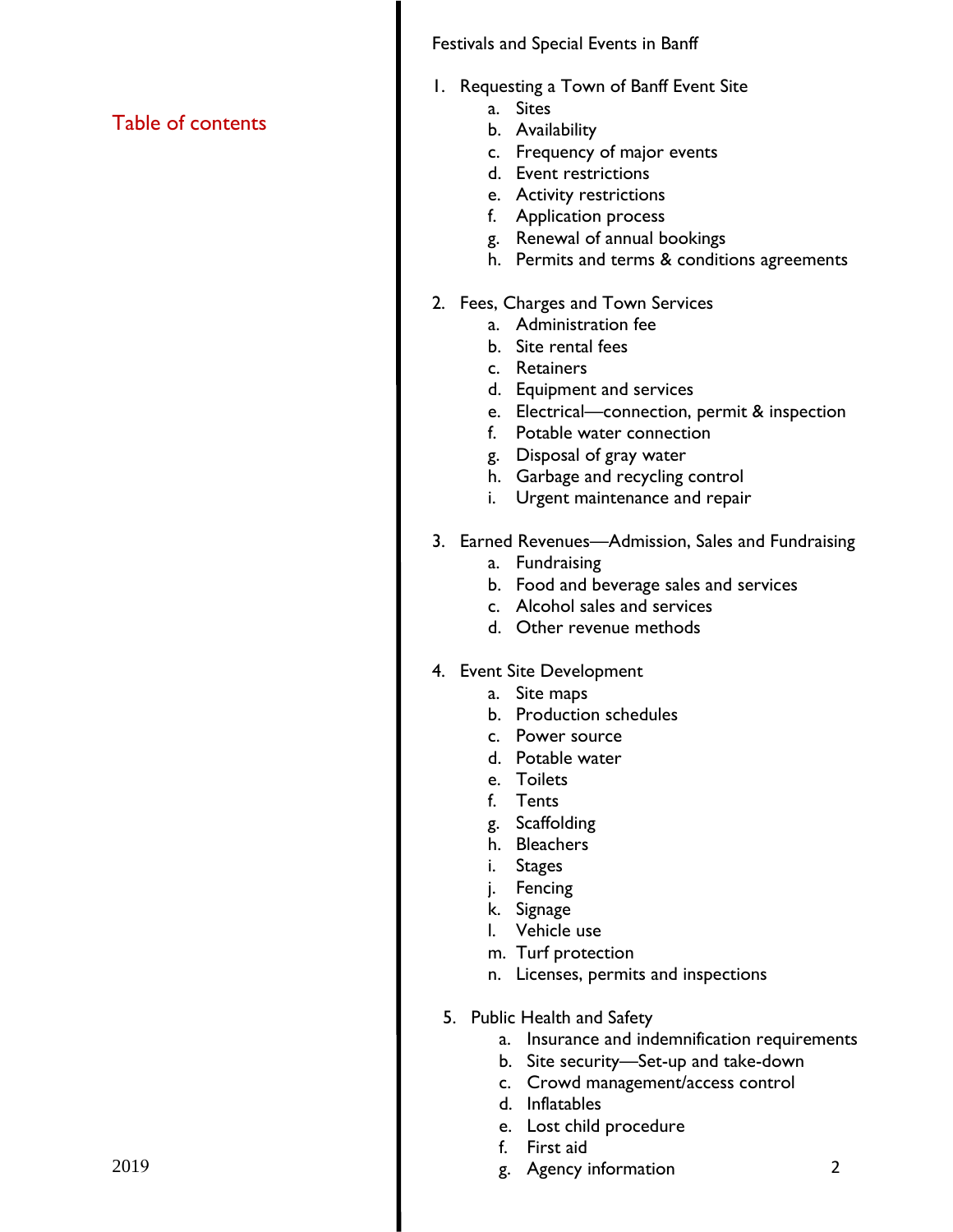- 6. Public Access and Public Service Support
	- a. Free public access
	- b. Event accessibility
	- c. Informational Signage
- 7. Preservation of Park Environment
	- a. Activity restrictions
	- b. Noise levels
	- c. Event Vehicles
	- d. Signs, banners and decorations
	- e. Turf protection
	- f. Sensitive areas
	- g. Garbage and recycling control
	- h. Spillage and liquid waste
	- i. Hazardous materials
	- j. Equipment removal
- 8. Sponsorship
	- a. Alcohol or tobacco sponsors
	- b. Sponsor signage
	- c. Exclusivity agreements
	- d. Co-sponsorship and civic funding

## **Appendix:**

- A. Low Waste Event Guidelines
- B. Sponsorship Activation Guidelines
- C. Local Agencies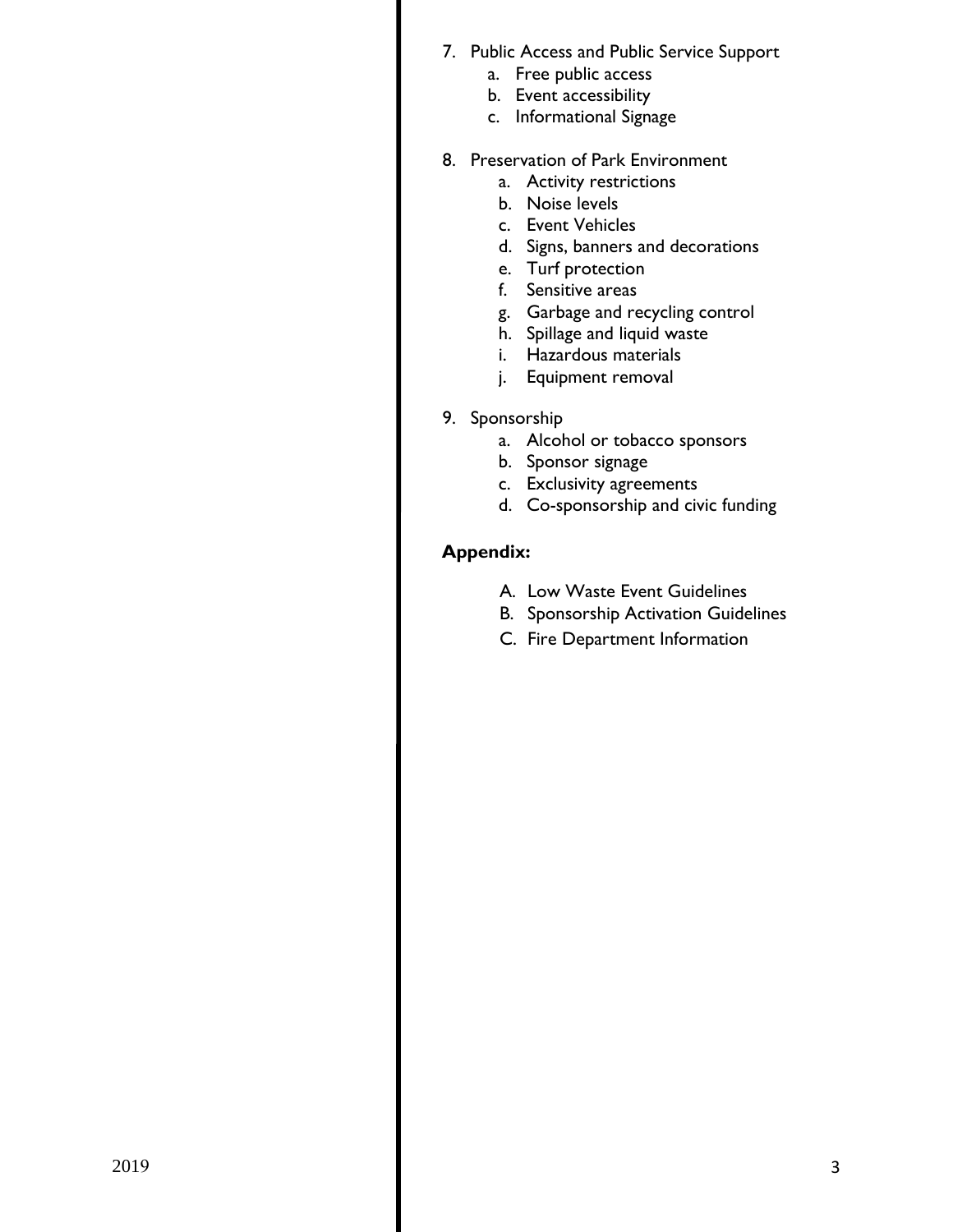## **Introduction**

#### **What are the Special Events Standards?**

The Town of Banff's *Special Events Standards* serve as guide and reference for applications wishing to host a special event in Banff. This document supplements the Festivals and Special Events Policy C5001 by outlining standards, operational requirements and procedures expected in conjunction with the implementation of festivals and special events in Banff.

#### **Why regulate Festivals and Special Events?**

It is widely acknowledged that Festivals and Special Events contribute to local vibrancy and social wellbeing by providing both residents and visitors the opportunity to access new experiences, learning opportunities and recreational activities within their own community.

*Special Event Standards* are assembled to ensure the maximum benefit to the town, the community, visitors while ensuring the impact of Festivals and Special Events is minimized and that when approved, Festivals and Special Events uphold the direction and the vision for Festivals and Special Events as described in the *Festivals and Special Events Policy C5001, the Banff Community Plan, the Town of Banff Land Use Bylaw.* 

#### **What are the objectives of Special Event Standards?**

- Uphold the goals and objectives described in the Banff Community Plan,
- Ensure any temporary impacts of special events are minimized,
- Provide clarity with regards to the requirements for special events in Banff,
- Outline standards to ensure public safety and protection;
- Residents and businesses or which would impact the prevailing site conditions, traffic and circulation patterns, land use characteristics or the nature of the proposed use.
- Establish criteria for the review of applications for special events and the issuance of associated special event permits;
- Provide oversight for the implementation of special events to ensure they align with the direction provided by Council;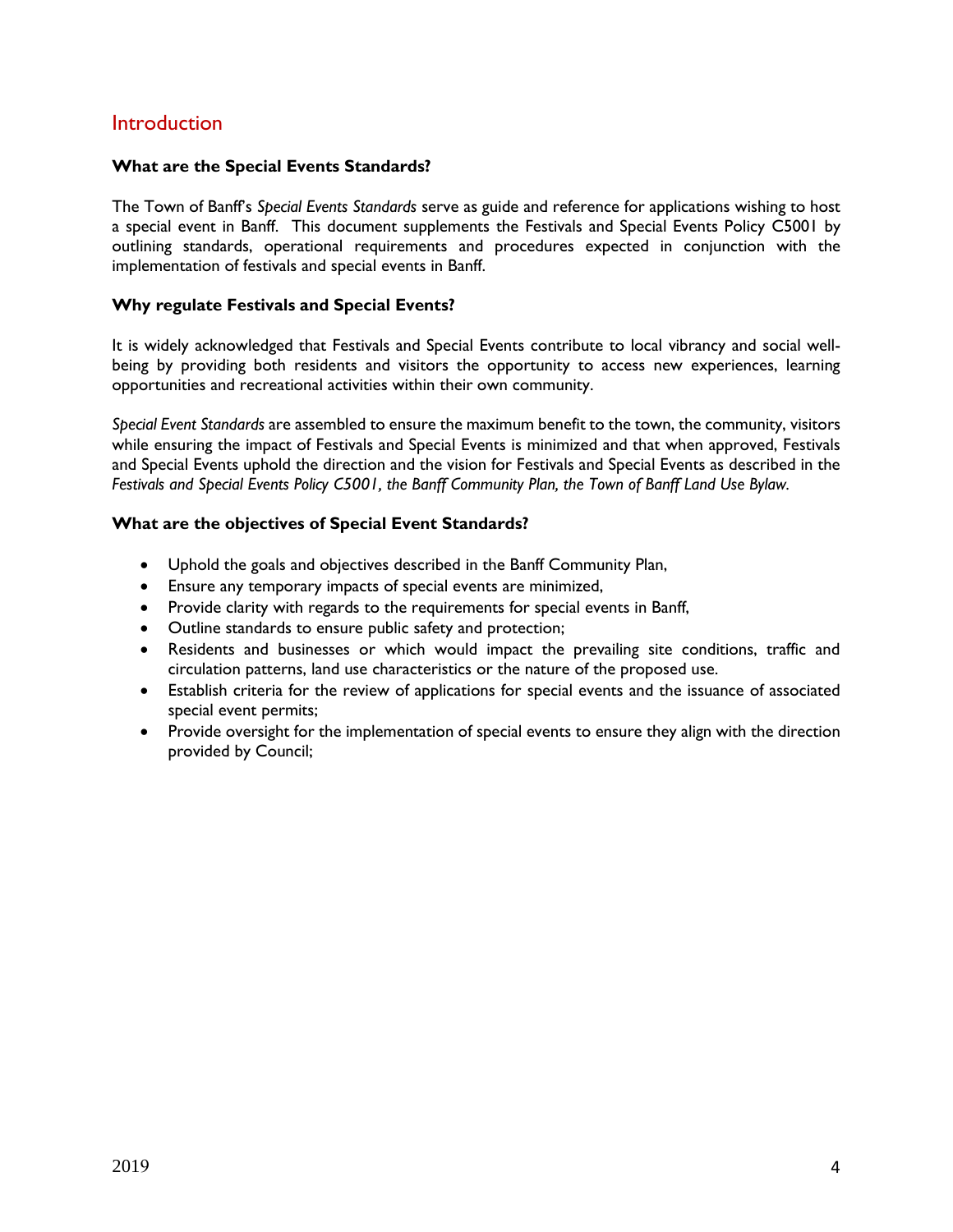# Special Events in Banff

**Special Event** means an organized gathering for the primary purpose of supporting a community, cultural, charitable, educational, food and beverage, recreational or sport experience. A special events is held on a temporary basis and has a consistent and unified design, event theme, and purpose. Special events in Banff are evaluated with respect to the following categories;

- **Farmers Market** means an open public market that contains a variety of booths, tents or stalls that display primarily locally-produced artisanal foods, specialty produce, and baked goods as well arts and crafts products.
- **Seasonal Markets and Craft Fairs** means the sale of occasional holiday or seasonal arts and craft products where the primary emphasis is on the sale of handmade products, ornaments, knitwear, jewelry, woodcarvings, baskets, toys, and decorations. Seasonal markets and craft fairs may also include the sale of related food and produce. Seasonal markets shall encourage the sale of locally produced arts and crafts.
- **Sporting and Recreational Event** means an athletic event of which the primary emphasis is a sporting demonstration, athletic competition or health promotion. Typical sporting events include; ski/snowboard shows, marathons, outdoor yoga, and other exercise gatherings.
- **Food and Beverage Event** means an event where the primary purpose is the sale of food and beverage products for consumption within the premises of the event. Food and beverage events may include; craft beer events, wine and food shows, cooking demonstrations, temporary mobile food vending and pop-up food bars.
- **Cultural Exhibits** are events with an emphasis on community-oriented educational and cultural demonstrations. The activities for cultural exhibits include; movies in the park, science lectures, music performances, winter pageantry, science demonstrations, outdoor display, and book sales. These events may hosted by museums, art galleries, not-for-profit agencies and Banff Lake Louise Tourism.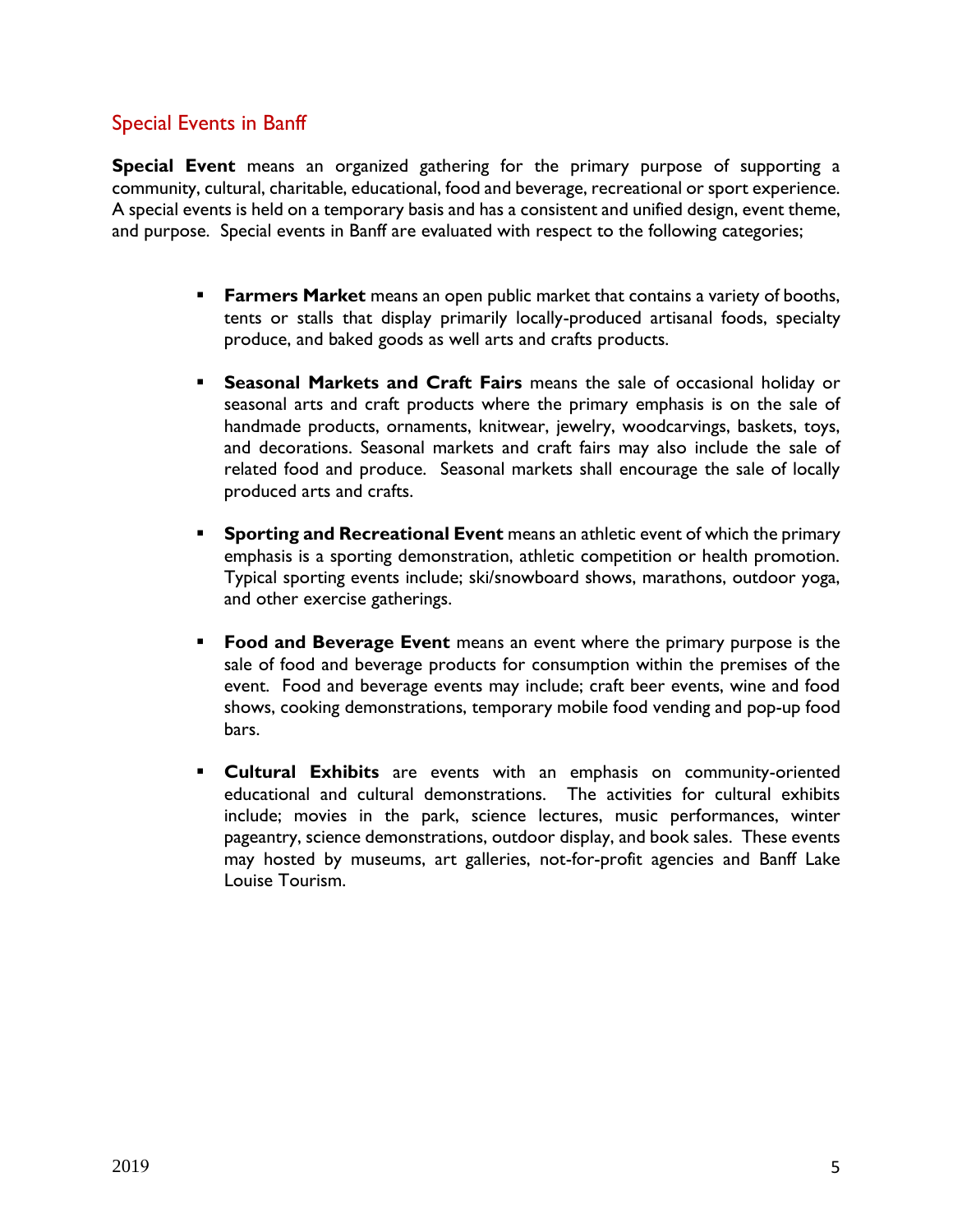#### Section 1: SPECIAL EVENT LOCATION

#### **1.1: Sites**

There are a number of suitable locations to host special events that fall within the municipal jurisdiction of the Town of Banff. Applicants are encouraged to apply far in advance to ensure availability of preferred facilities and sites.

The Town of Banff works closely with Banff and Lake Louise Tourism Bureau on a number of special events. Applicants wishing to know more about opportunities related to hosting a destination event are encouraged to contact Destination Events Coordinator at the Town of Banff at (403-762-1221).

Applicants wishing to host a special event in Banff may also wish to consider the use of an existing commercial property. The use of private sites for festivals and special events open to the general public is subject to review and approval by the Planning and Development Department. Please contact Development Planner (403-762-1216) for inquiries related to applications for new special events in Banff.

Town of Banff facilities may be available for a special event. The use of Town of Banff facilities including: as Central Park, Tunnel Mountain Reservoir or The Fenlands Recreation Centre is to subject to availability and conditions. Please contact the Facilities Booking Coordinator (403.762.1238) for more information about Town of Banff Facilities.

#### **1.2: Availability**

The "peak seasons" for Festivals and Special Events is the spring and summer from May 15th to September 15<sup>th</sup>. Availability for Special Events in peak season is limited.

These dates coincide with the enhanced staffing levels at the Town of Banff. Regardless of season, condition of a site and staffing levels are key factors in determining availability.

Indoor facilities such as The Fenlands are available for booking year round.

Sites are typically available for programmed activity between 8 a.m. and 10 p.m. daily. Requests for earlier or later times may be considered on a case by case basis. The Town Manager will be the authority on granting these exceptions.

#### **1.3: Frequency of Major Events**

Large scale Festivals and Special Event will generally only be considered for booking every second week. This timing may also be put in place when events require significant infrastructure to be brought onto a site to support them.

Although Sport and Recreation Events may take place along the pathways, attempts will be made to move start and finish locations away from the pathway system to reduce the direct impact on surrounding neighborhoods.

#### **1.4: Event Restrictions**

The Town of Banff places priority on Festivals and Special Event applications that are open to members of the general public and which contribute to community wellness, residents and visitors.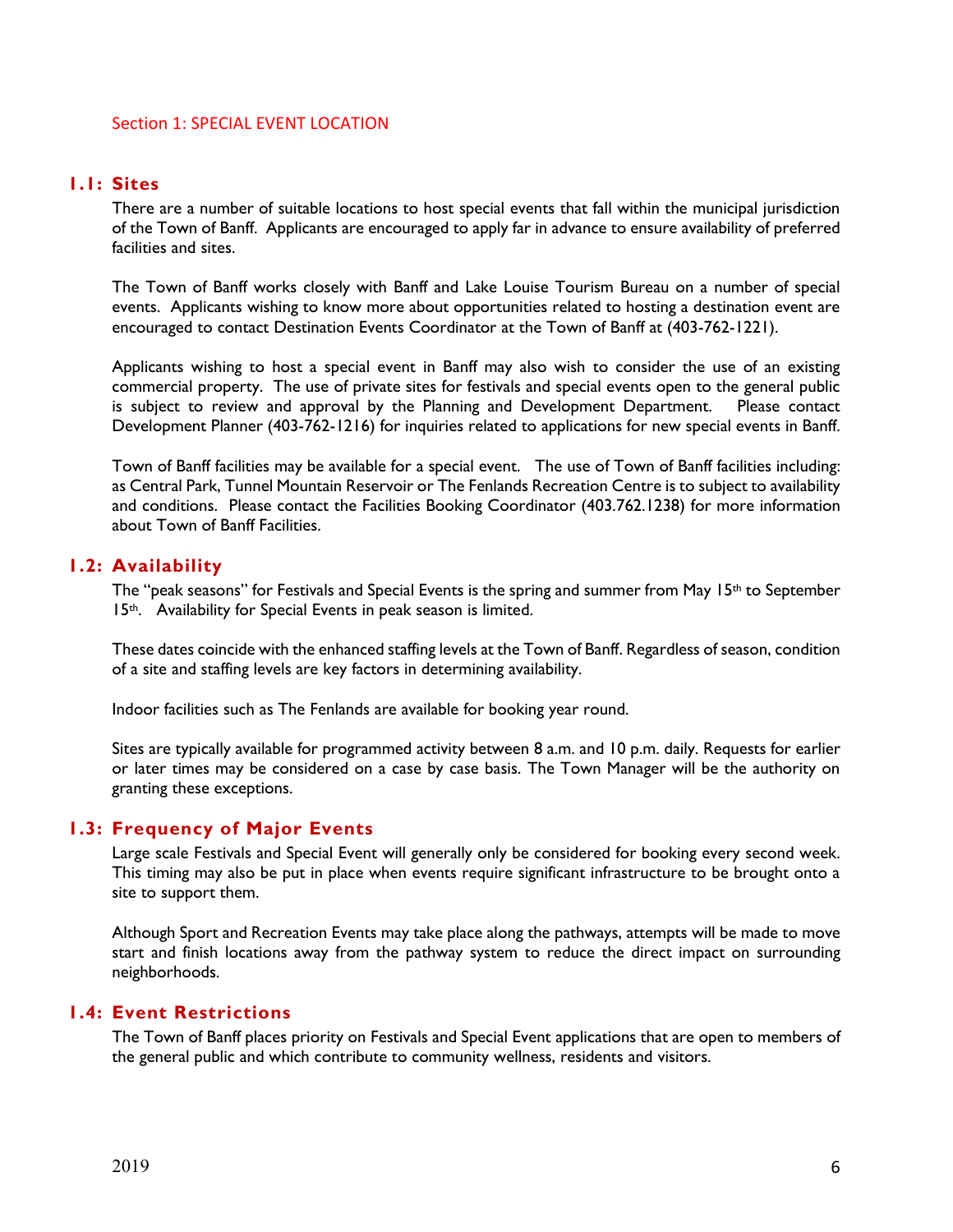Private functions, commercial functions and/or events that are primarily religious or political in nature are considered on a case by case basis. If approved, private functions are required to adhere to the contents of this document and may also have additional conditions placed on them.

**New applications for large scale special events that require road closures will be considered from the second week of October until the third week of May only.** 

## **1.5: Activity Restrictions**

Applicants are to identify all activities they wish to include as part of their event in the application form. As the event develops and planned activities change, the applicant must keep their Town of Banff liaison informed of any and all changes. All activities of an event are subject to approval by the Town of Banff and other regional, provincial or other governmental and non-governmental bodies.

Activities that may be approved in one site may not be appropriate for another. In addition, the condition of a site may be a key factor in determining the appropriateness of an activity. The type of activities proposed will determine many of the conditions that will be put into place and which other regulating bodies need to be contacted. Most restrictions that are put into place are to ensure public safety and preservation of the site. Activities not generally permitted include those which:

- May cause significant damage to the park or the environment
- Are specifically prohibited by bylaw and law
- Are distinctly incompatible with natural open space or Banff National Park
- Involve undue risk to individuals or the Town of Banff and its residents
- **•** Fireworks and pyrotechnic use is restricted

Although amplified music and speeches may be approved for an event, the Town of Banff reserves the right to approve the equipment being used and the technicians who are operating such equipment.

For events that take place in both the town site and the National Park outside of the town site; Parks Canada will determine the size of the event outside the town site and Town of Banff will determine the size of the event within the town site. For example, an event restricted to 1500 participants in previous years can request an increase from Parks Canada. However, the Town of Banff must also confirm if the increase will be permitted within the town site. Determining factors for the Town of Banff decisions include but are not limited to:

- The time of year
- The impact on regular traffic flow
- The increase of participants requested
- The type of event
- The start & end times of the event
- The past performance or past issues with event/organizers
- Other events and activities already established at that time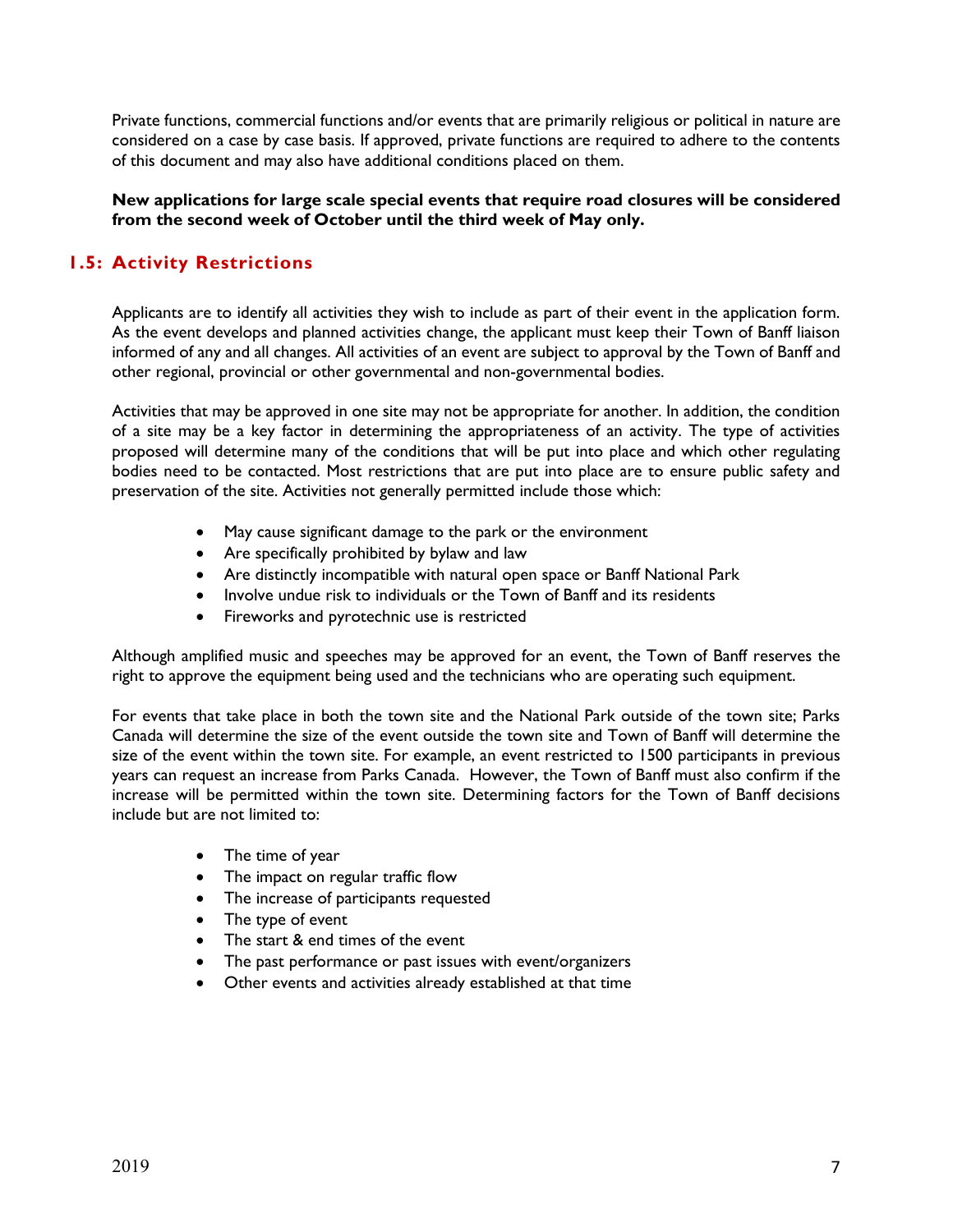## **1.6: Application Process**

A Special Event Application must be completed, in full, no less than 90 days from the date of the event to begin the processing of a request. Incomplete applications will not be accepted. The application is to be submitted online<http://banff.ca/index.aspx?NID=94> or by filling out the Special Event Application Form. Organizers are requested to provide enough detail in the application so a decision can be made about the appropriateness of the site for the event.

Although initial *conditional* approval for an event may be given, additional details may be required involving: program activities, production schedule, site layout (site map), food and merchandise sales, vehicle access/use, public health and safety services (traffic management plan & risk management plan), and a communications plan. Organizers may also be asked to supply documentation as proof of licensing, insurance, indemnification and other legal requirements. A supplemental legal agreement or contract will often be implemented in situations where significant conditions or requirements are necessary.

It is important to note that although an event may receive initial approval, final release of the permit will be withheld until all conditions have been met. Since it may take several days to ensure that the conditions have been properly met, proof of conditions should be submitted at least 30 days before the set-up of the event.

It is important to note that cooperation in following the standards contained in this document will be a factor in the approval of any future event requests by the group. Event evaluation information may be collected and reviewed when processing future requests.

Initial approval of a request may be rescinded if park/pathway maintenance or development issues come up between the date of application and the date of an event. Every effort will be made to limit the number of these types of cancellations.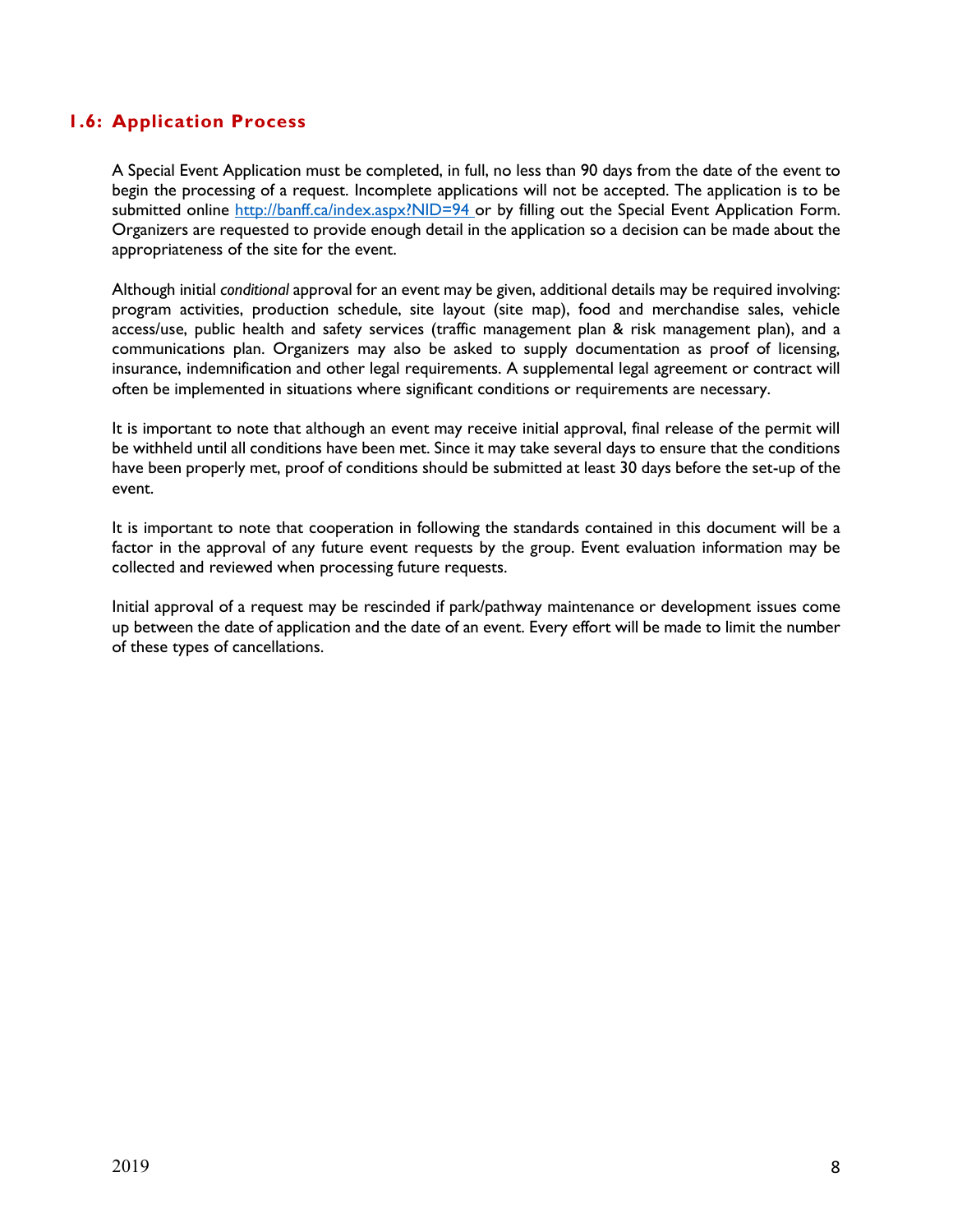

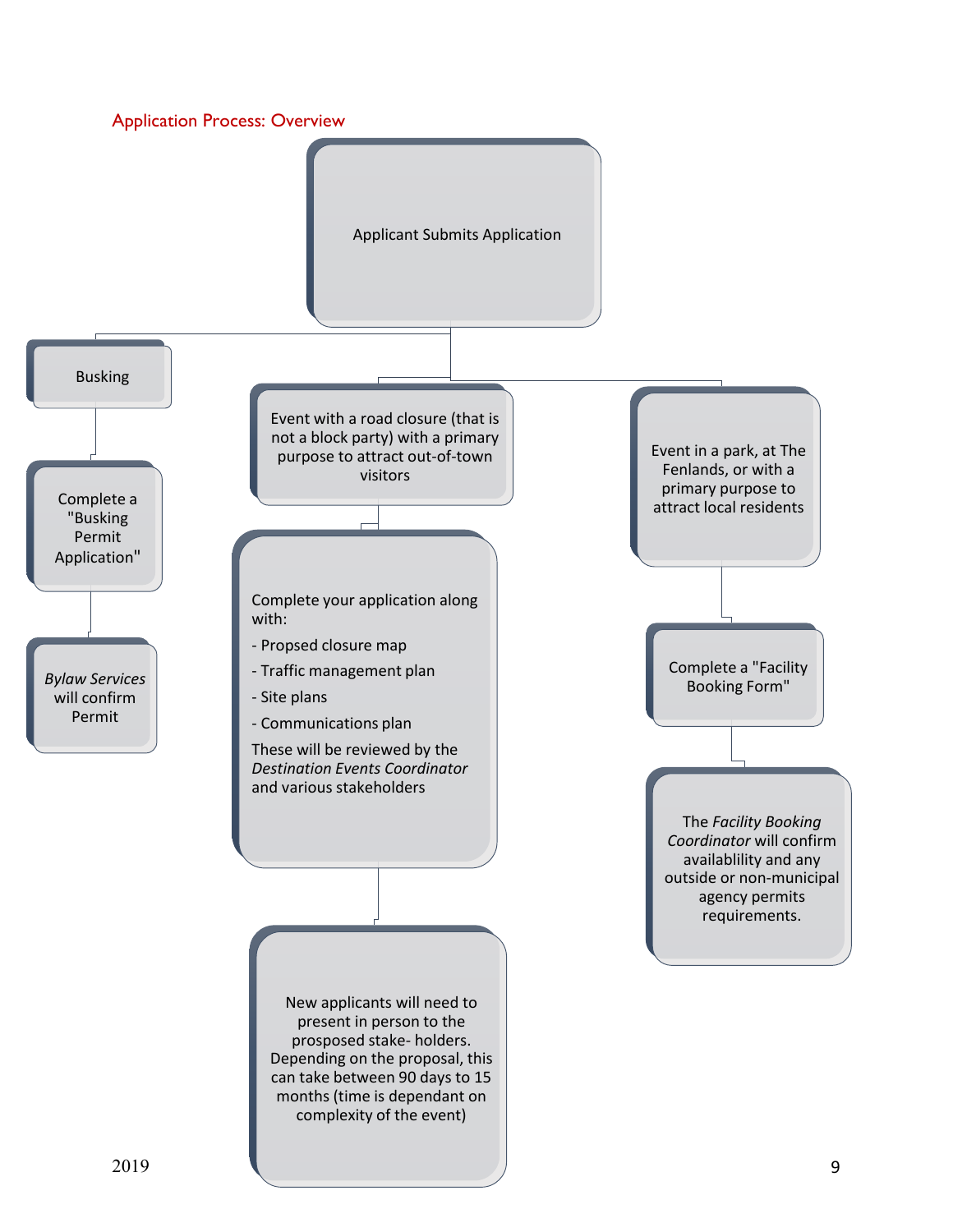## 1. Event Approval

The application for a special event should include the following information:

- **Completed application form** including: event location (address, property description, streets), contact information 'on-site' event organizer, written description of the special event including: type of festival, event sponsor(s), duration in days of the event, 'set up' and 'take down' requirements, neighborhood, approximate number of participants, sign off from property owner (for private leasehold sites), and number of anticipated special event staff
- **Application Processing Fee** payable to the Town of Banff. The base fee for special events in Banff is \$250.00. The application fee for destination events is \$350.00. Applicants are encouraged to review the Special Event Standards in light of other fees which may apply to the implementation of a festival or special event in Banff. Additional fees are required for site rental, bookings, facility rental, parking stall and/or street use as well as business licensing.
- **Site Plan** (to scale) including: existing and proposed temporary buildings, location and size of tents, temporary structures including ice sculptures, lighting, vendor booths, activity areas, number and location of washrooms (1 washroom / 40 participants), bleaches and seating areas, barricades and crowd control, all proposed signage (both on site and off site), beer gardens, proposed water and power connections, generators, deep frying machines, fine and emergency services and access points. The Banff Fire Department may require additional specifications for stages, furniture, cooking instruments.
- **Vendor list** including overall number of vendors, vendor type, company/vendor name and contact information.
- **Parking and Traffic Management Plan** is a site-specific plan that covers the design, implementation, maintenance and removal of temporary traffic management measures while the event is carried out in Banff impacting a particular road corridor, vehicle traffic patterns. Traffic management plans outline temporary solutions may include the use of adjacent parking, sidewalks and streets, and details how event organizers will encourage attendees to walk or us public transit to access the site.

The parking and traffic management plan for special events in Banff shall include information about participant parking, impact to street parking, street use trimming matrix, roadway signage plan, provisions for alternative transportation, snow event management, traffic intersection controls. The parking and traffic management plans are reviewed by the Town of Banff Planning and Development and Town of Banff Engineering Department.

In addition to following posted parking restrictions on adjoining streets, vehicles are not to be parked on venue turf. All vehicles that are parked illegally are subject to ticketing and towing.

 A **Waste / Environmental Management Plan** is required for applications for events greater than 50 participants. Waste Management Plans shall include information regarding efforts to mitigate the events impact on wildlife as well as with information about waste diversion and onsite recycling in keeping with Town of Banff Low Waste Event Guidelines.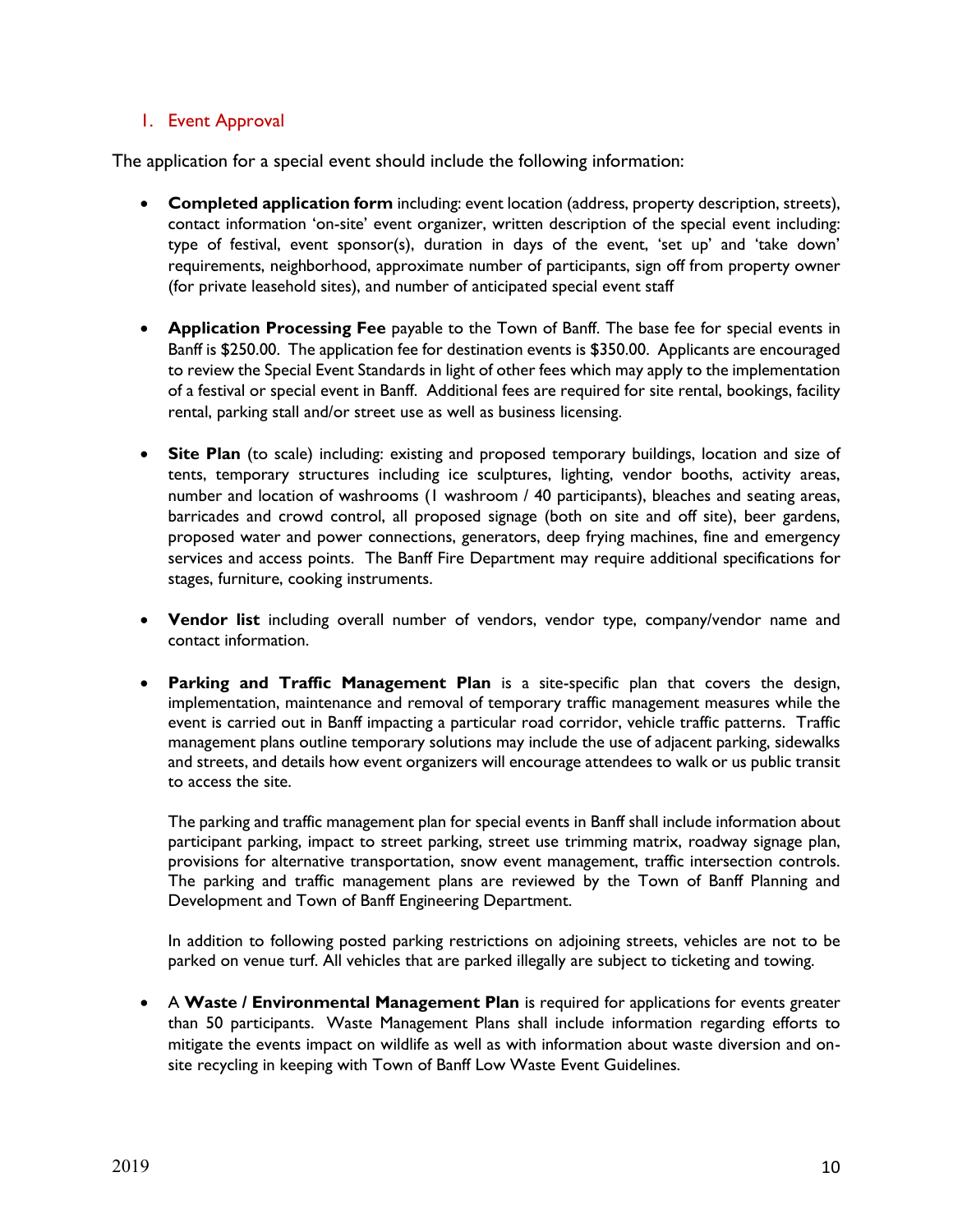#### **Risk & Public Safety Assessment**

Event organizers must submit a risk assessment with their initial application that identifies hazards, analyses and evaluates risk associated with special events. The public safety assessment will be reviewed by both the Banff Fire Department and Alberta Health.

#### **Medical plan**

Event organizers are expected to contact the Banff Mineral Springs Hospital and the head paramedic to review all medical aspects of their event. Town of Banff will require a letter of approval from the Banff Mineral Springs Hospital to confirm they approve the medical plan.

#### **Communications Plan**

A Communication Plan shall be submitted with special event application for events with there is anticipated to be noise, trails closures, street closures or impact to local neighbourhood amenities. The communication plan should include the timing, draft messaging, target audience as well as the frequency and strategy for notification. The communication plan should also provide contact information for on site manager as well as procedures in place to address complains.

## **1.7: Renewal of Annual Bookings**

Traditional booking dates of special events as defined in the Introduction are generally respected from year to year. However, notice of intention to renew must be received in writing with date confirmation at least eight months in advance.

• Although renewal applications for annual events are generally approved, previous compliance with these guidelines will be a factor in the decision to approve an event renewal application or to establish specific permit conditions. Venue locations are not held unless notice of intentions are made in writing.

## **1.8: Permits and Terms and Conditions Agreements**

Permits will be issued for all approved events. Depending on the activities being undertaken, further permits, permissions, or agreements may be required and will be identified as conditions when the event has been approved. Generally, special events as defined in the Introduction will require more than a simple permit and may be subject to additional legal agreements or contracts. These will typically be undertaken for large scale events in premier locations or for events that are co-sponsored by the Town of Banff. When they are required, legal agreements or contracts will specifically detail the responsibilities of both the Town of Banff and the event organizer.

The approval process and the terms and conditions of any permit or agreement are guided by the information contained in this document, the current Town of Banff bylaws and other bylaws/laws. The history of the event, the current condition of the event site or pathway, and public safety issues will also influence specific approval conditions.

A highly complex event using streets may be required to become prime contractors of those sites. Any event in this situation will be informed upon receipt of their application.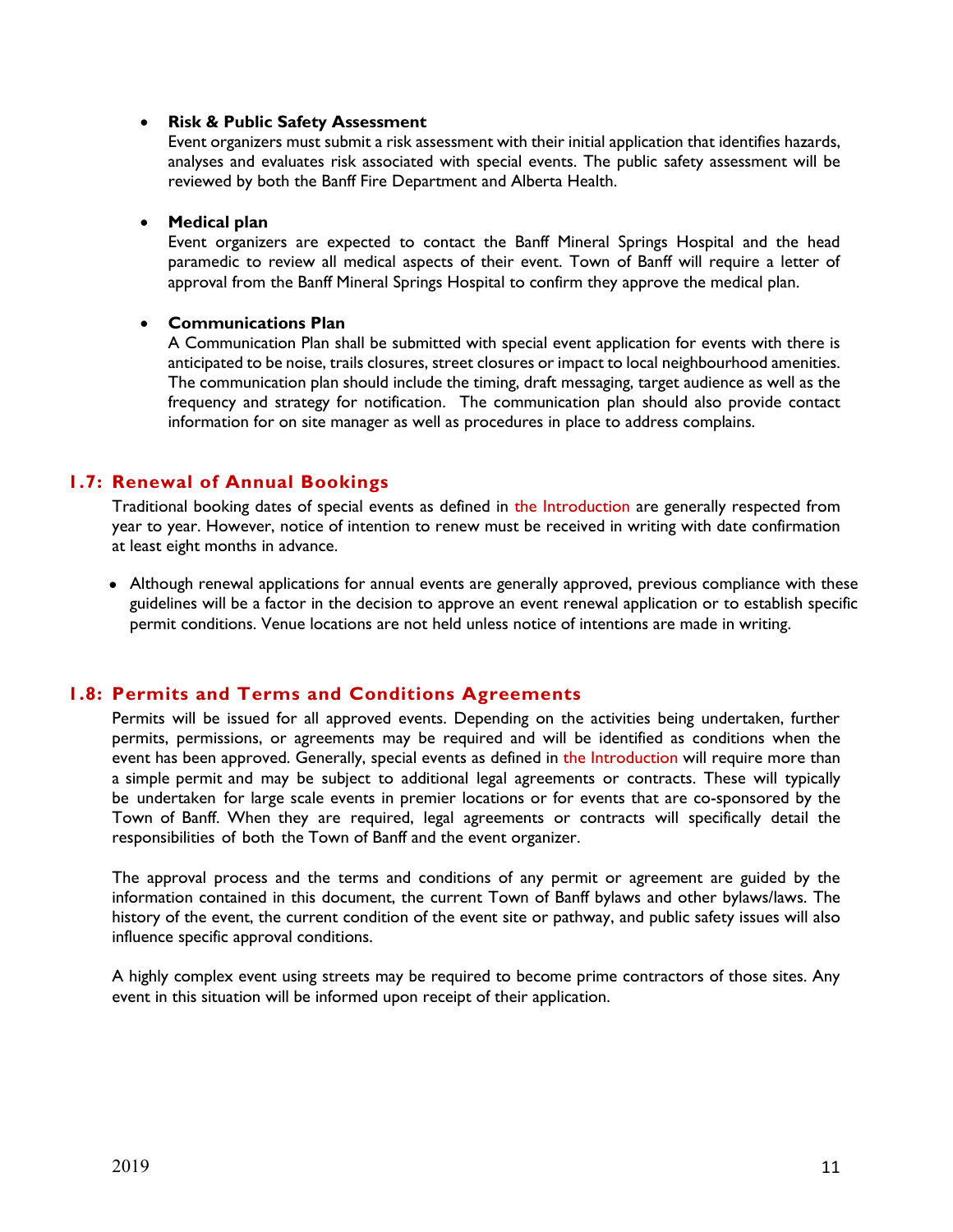# Section 2: FEES, CHARGES AND TOWN SERVICES

## **2.a: Administration Fee**

An administration fee is payable upon receipt of the permit terms and conditions and makes up part of the event retainer. This fee supports the resources required to administer the applications and the permits and will not be waived.

## **2.b: Site Rental Fees**

Site rental fees are based on the location, amenities and the type of activity or event being requested. The fee allows for use of the space and base level services, involving but not limited to:

- Use of garbage and recycling cans and dumpsters permanently located within the park.
- Use of power (if available).
- Use of permanent washroom facilities (if available & during summer season).

Contact your assigned Town of Banff Liaison for the current rates.

#### **2.c: Retainers**

A retainer of \$1,000 is required for a large scale special event. Should there be no damage, the deduction of the retainer will be applied to your final invoice.

Intensified use of a site because of an event increases the requirements for maintenance and repairs. Inclement weather conditions before or during an event make the situation worse. A certain level of damage due to wear and tear will be considered normal and will be supported by the Town of Banff. However, cost of repairing extensive damages, including those associated with extreme wear and tear, may be the responsibility of the event organizer and reflected in any invoices sent after the event.

Damage caused as a result of negligence or misconduct is the responsibility of the organizer, whether caused directly by the organizer, any associated third party, or the general public in attendance. The Town of Banff staff base damage assessment upon a review of the site immediately before set up and as soon as possible after the take down of the event. The organizer should participate in these site inspections. When sites are used during the off season, some damage may not be assessable until a later date (i.e. damage to irrigation systems over winter). In the event that a damage deposit is insufficient to cover the costs associated with repairing the damage, the organizer will be invoiced for the balance. Failure to pay an invoice will jeopardize future booking requests.

## **2.d: Equipment and Services**

When amenities are requested, a fee will be charged for their use in addition to the site rental fee. Certain equipment and services to support special events are available for a fee, from Town of Banff. These services are not guaranteed to be available at all times and should be requested as soon as possible after the event application has been approved. Contact your Town of Banff Liaison for fees and availability.

Although resources may be obtained from suppliers other than the Town, the Town of Banff reserves the right to approve the equipment being used and the technicians who are operating such equipment. If services or equipment from other suppliers are deemed inappropriate, unsafe or in conflict with current Town contracts, an event may be required to utilize the services of the Town or a supplier approved by them. Each contractor must hold a Town of Banff Business license available as an annual license, onemonth license, or 24-hour license.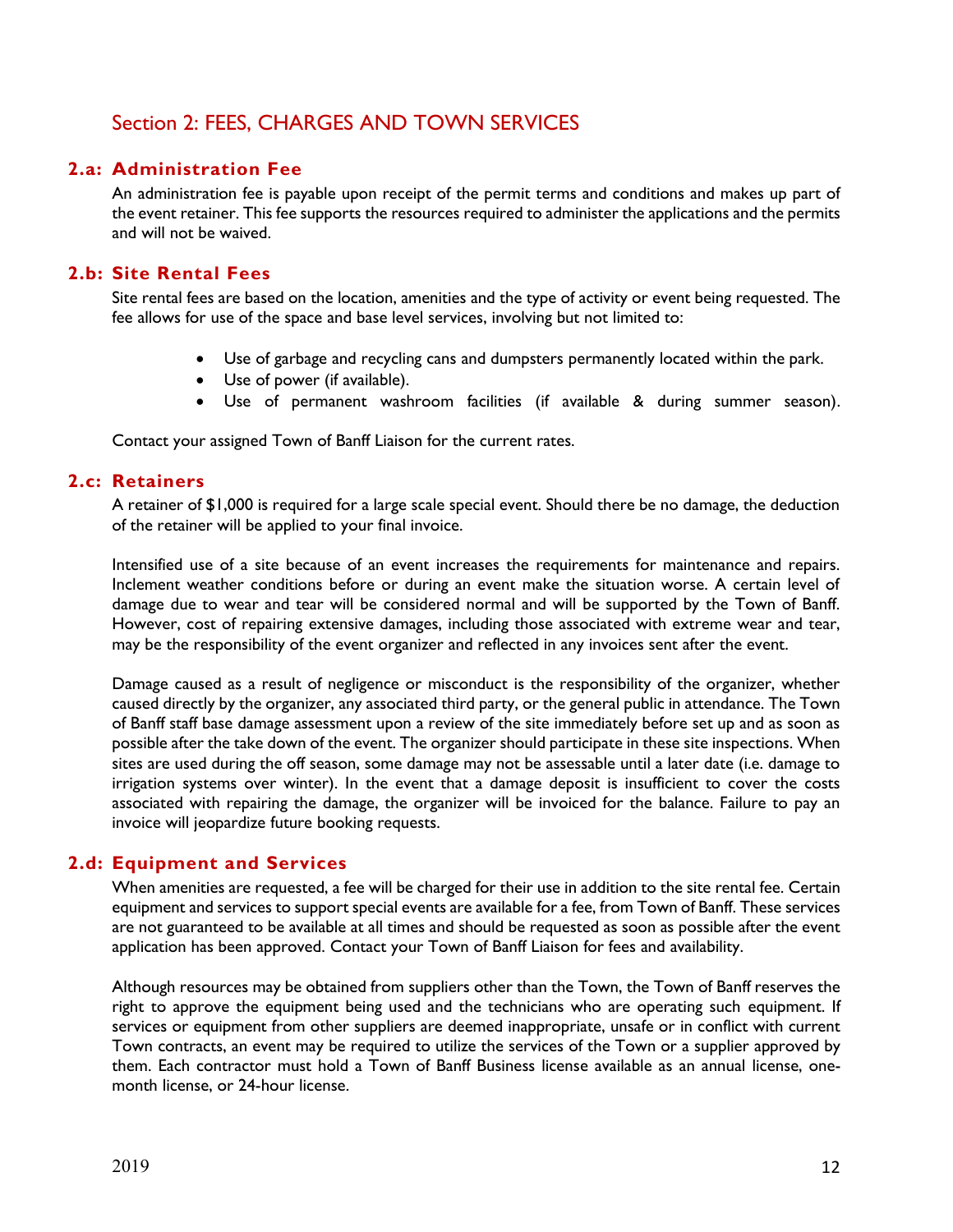Equipment and services are only made available for event producers with a special event permit in progress and can be reserved through the assigned Town of Banff liaison.

## **2.e: Electrical Connection, Permit and Inspection**

Whenever a wiring system is installed, connected to, or disconnected from, a town operated power supply, the service must be provided through a local company endorsed by the Town of Banff's Operations Department at the organizer's cost. Applicable costs include electrical labour and supplies, permitting and inspection fees and GST. Time permitting, the organizer should consider getting an estimate of the work to be completed. Final costs are usually provided at the conclusion of work and based upon the actual work performed. After hours work is subject to the service provider's overtime charges. Organizers must ensure that electrical equipment being connected is certified for outdoor use and is CSA approved.

**NOTE:** Permit and inspection requirements and fees also apply whenever a wiring system is installed or connected to a power supply such as a generator. All inspections are to be performed by a local company endorsed by the Town of Banff's Operations Department.

## **2.f: Potable Water Connection**

Some event sites have limited potable water available. This need must be identified in the initial event application. Additional details may be required before service can be confirmed. Although access to water is included in the base rental fee, there may be additional cost if staff is required to make the connections or mark irrigation lines before set up. If line marking, connection and/or disconnection is requested for regularly scheduled work hours (Monday – Thursday, 8 a.m. – 4:30 p.m.), this service will be provided at no additional charge. If these services occur outside regularly scheduled work hours this will be at a cost to the organizer. Scheduling of line marking and/or connections must be requested and confirmed 60 days before the event.

All portable water dispensers must be in place 72 hours prior to first use so Town of Banff can test the units for bacteria and submit results to Alberta Health Services. There is a \$350 + GST flat fee attached to this and is a requirement to bring in a portable water dispenser.

## **2.g: Disposal of Gray Water**

All gray water collected during events must be properly disposed. All rented sinks must be accompanied by gray water tanks. When the tanks are near full, they must be emptied off site, at an approved location. Please note that gray water cannot be released anywhere else. Failure to do so will result in fines and a cancellation of future event applications. You must ensure that your gray water tank supplier is aware of authorized locations within the Town.

## **2.h: Garbage and recycling Control**

Incremental Charges for Utilities and Litter Control may be billed to the event organizer if water, electrical use, or litter control services are deemed to be excessive by the Operations Department. For example, if usage is significantly higher than those related to normal park use, the department will ask the Town liaison to charge the permit holder for the service at cost plus GST.

Clean-up by the organizer after an event is mandatory. Organizers are required to implement the Town's "Low Waste Guidelines" (Appendix A). Waste and recycling bins may be rented from the Town of Banff. These services will be charged to the organizer at cost plus GST and must be requested no less than two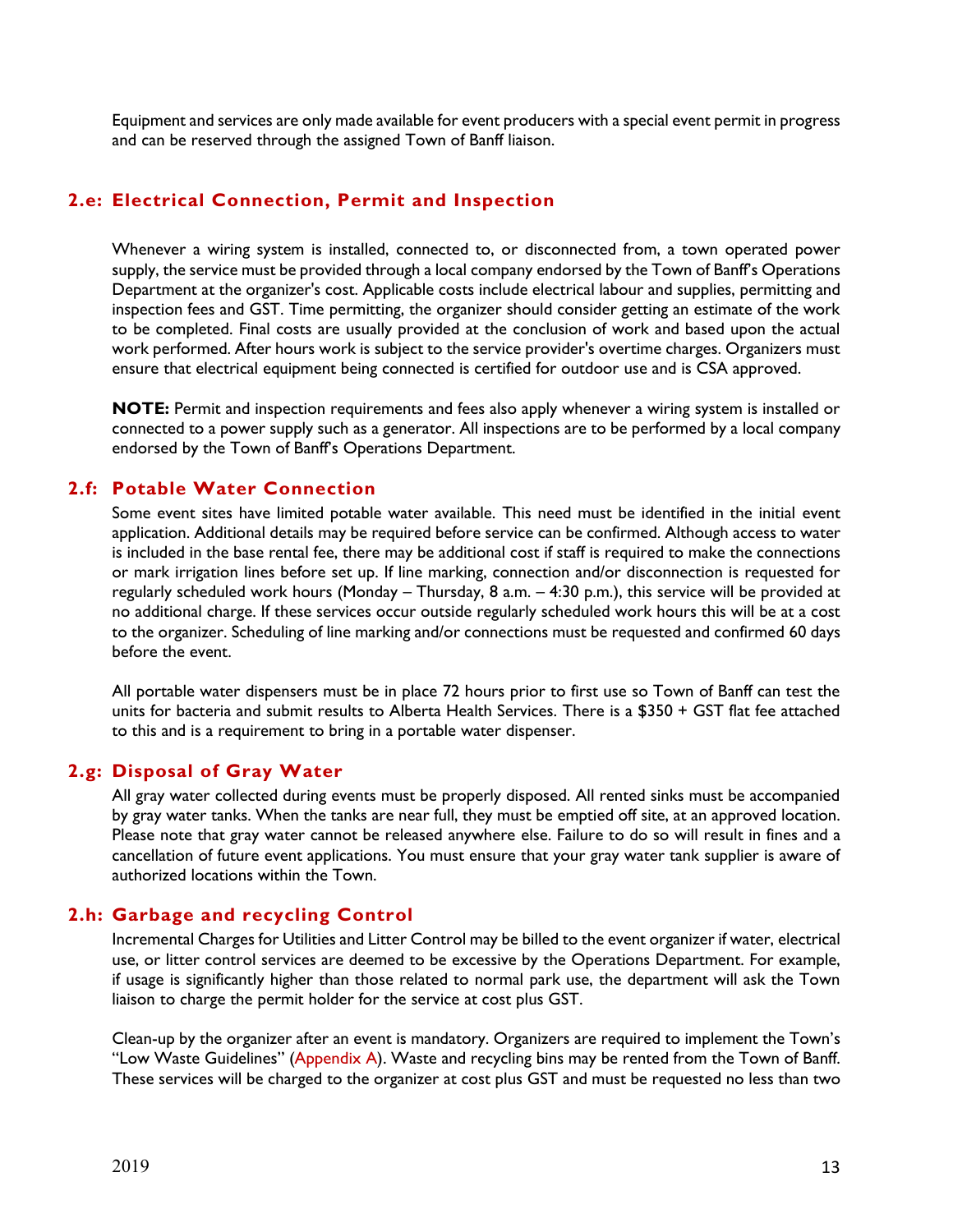weeks prior to the event date. "Toward Zero Waste" services may also be arranged through the Bow Valley Waste Management Commission or a similar organization and fees may apply.

## **2.i: Charges for Urgent Maintenance or Repair**

If necessary, the Operations departments may, at their discretion, take action to correct an immediate concern. If this action is requested or made necessary by the event, costs may be charged back to the organizer. Past examples have included immediate repairs to damaged sprinkler lines, replacement of broken locks, emergency electrical servicing, and water and snow removal. The organizer will be informed as soon as possible of the requirement and cost implications.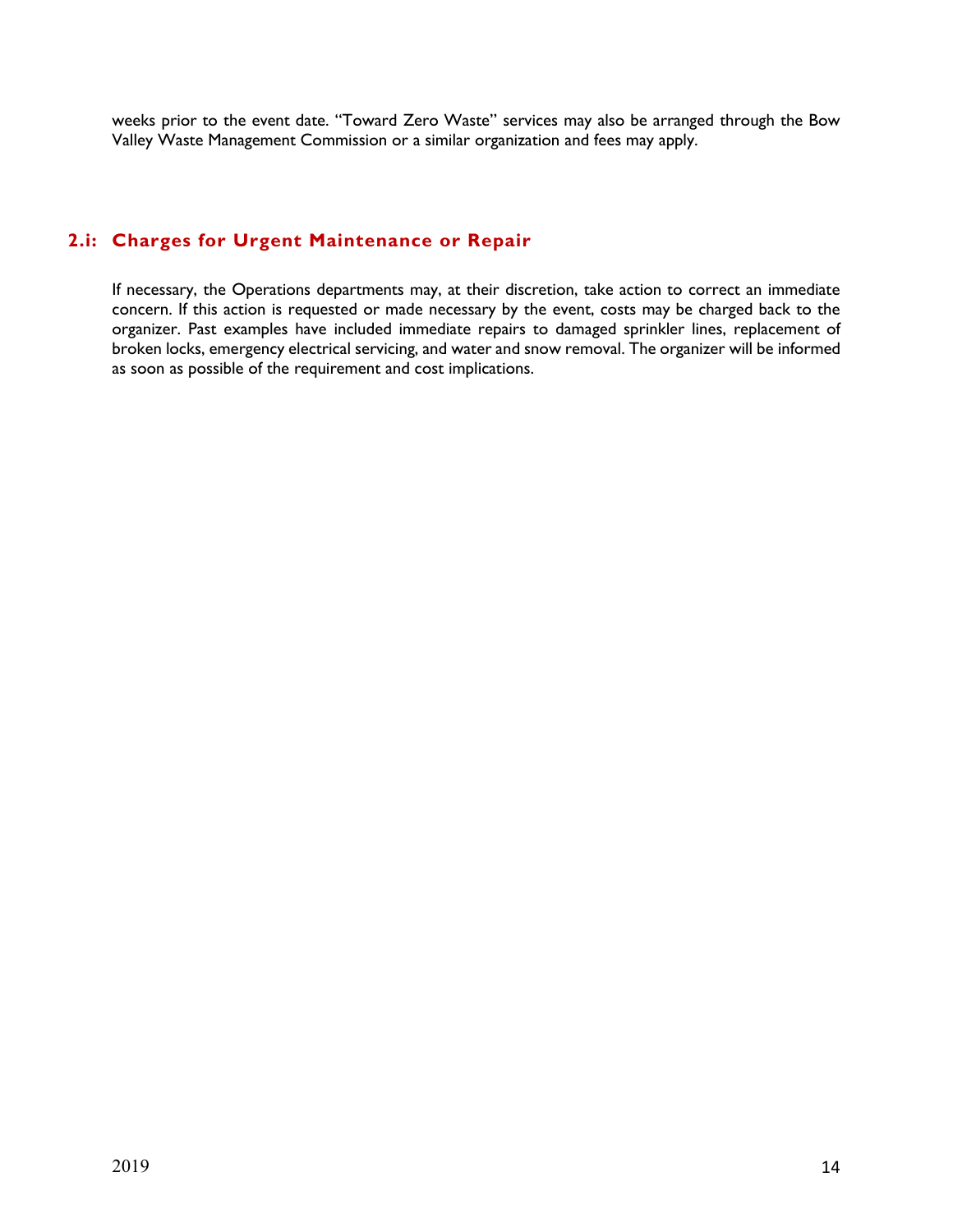# Section 3: EARNED REVENUES—Admission, Sales and Fundraising

The organizers of events may receive permission, subject to the conditions listed below, to earn revenue through sales of event related merchandise, charitable fundraising and sales of food and beverages which complement the program. The intent of this permission is to enhance the range of public programming at an event and to recover a portion of production costs to enhance future projects. All aspects of revenue generating activities including signage, advertising, pricing, sales and ticketing locations, hours of operation, appearance, etc. are subject to prior approval and on-site review. Detail plans, price lists, etc. may be required for approval at the discretion of the Town of Banff.

Permission to earn revenue is NOT TRANSFERABLE to third parties without prior approval. Approval for a third party to earn revenue will be subject to the same conditions which apply to the event organizer (vis-s-vis non-profit status, fees, licensing requirements, direction of revenue to event operator). For example, approval for third parties to charge for goods or services has been given to:

- a) Organizations participating in a food fair or ethnic craft sale.
- b) Permission to charge admission event organizers may be allowed to charge admission in areas which allow for control of public access. Duration and location of the event will be factored into the final decision.
	- a. The organizer must physically enclose the area and post signs, notifying the public of closures and explaining admission policy and pricing.
- c) Specific conditions which apply to merchandise and service sales
	- i. Sales of merchandise and services by the organizer are usually permitted only as a portion of a larger event program. A list of vendors, items to be sold, and associated prices must be submitted for approval prior to the event.
	- ii. Merchandise and services must be specifically related to the event, be of acceptable quality, reasonably priced, environmentally friendly and compatible with a public place. In the event of a dispute over these qualities, the matter will be referred to the Town Manager whose decision will be final and binding. Examples of merchandise which are permitted and prohibited for sale are included in Town of Banff Event Sponsorship Guidelines (Appendix B). Items not listed require prior approval.
	- iii. Third party product sales are permitted only where the product sold is original art or craft produced by the seller (includes musical recordings by performing artists).
	- iv. Art or craft items from other countries or regions of Canada, which support the theme of the event, may be sold if approved by the Town of Banff. These items must be handmade (not mass produced), represent quality workmanship, be interesting, unique, and non-toxic.
- d) Specific conditions which apply to food and beverage service subject to sanitation, fire inspection, public health and licensing requirements. If the event organizer has received authorization and is arranging food and/or beverage services, it is the responsibility of the event organizer to ensure that all requirements related to Alberta Health Services applicable licensing and inspections, relevant by-laws and conditions listed in the terms and conditions agreement are met. The organizer is also responsible for any damages, waste, incremental costs or public health issues related to food or beverage services invited on site by the organizer.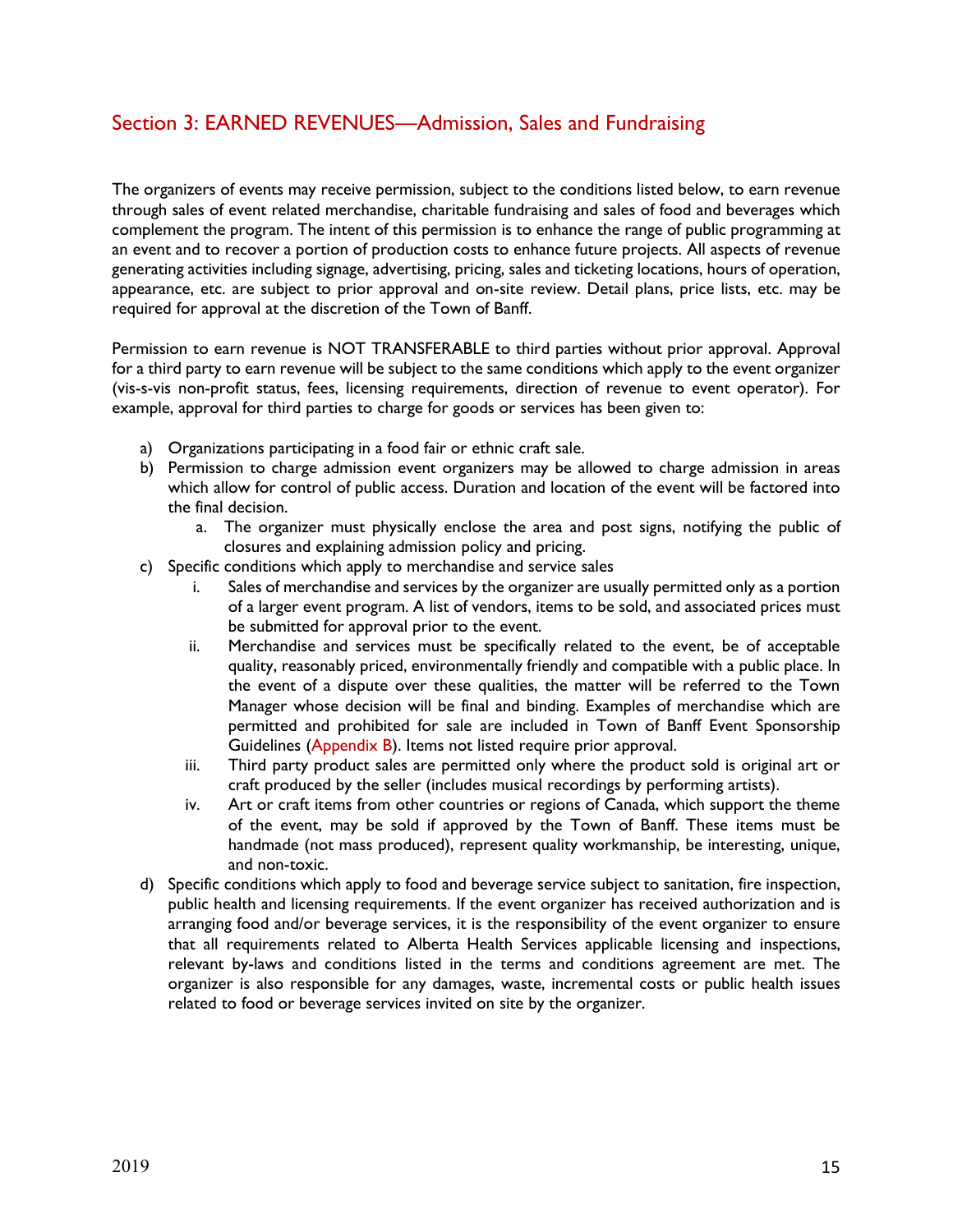## **3.a: Fundraising**

Fundraising, where funds are solicited on site, is only permitted as a minor part of a larger event and is subject to prior approval, the principal being that the public are not to be repeatedly solicited, and under the conditions that:

- i. Fundraising must be operated by the event organizer, proceeds to be used in support of the event or to subsidize the organization's ongoing programming or donated to an approved charity.
- ii. Authorization from the appropriate Provincial department(s) and the Town of Banff is obtained.
- iii. No perception is created that a donation is required for park use or admittance. All fundraising activities must be set back no less than 50ft from the event entrances.
- iv. Pathways must remain unobstructed and all fundraising activities must be setback 150 ft. from general park entrances and/or event site entrances.
- v. Gambling, including lotteries and bingos, are not permitted.
- vi. Roving fundraising efforts may be considered at events where admission is charged. The initial application must indicate this request and will be reviewed with the Town Manager.
- vii. A maximum of two charitable campaigns may be operated in conjunction with a given event unless prior approval is received. The right to fundraise on site is granted to the event organizer only and is not transferable to third parties unless prior approval is received.

## **3.b: Food and Beverage Sales and Service**

Sales of food and beverage are generally permitted only as a portion of a larger event. At The Fenlands Recreation Centre concession contracts are in place and the terms of these agreements must be honoured. Generally, food service opportunities will be limited to specialty food and beverage items specifically related to the theme of the event.

All sales of food and beverages must be conducted from stationary locations within the event boundaries. There will be no soliciting of the crowd by mobile sales people. The total space allowed for sales must be in keeping with the scale of the event as a whole and must be secondary to other activities. Space available will be determined based on the need of the individual event and in consultation with Town of Banff staff.

On-site sales of food & beverage require the appropriate business licenses be obtained (with the exception of not-for-profit or charity food booths).

Co-sponsored events do not require a market license and do not require individual vendors to obtain their own business license because the Town of Banff has a license to conduct such activities. The event organizer must ensure that all requirements related to Alberta Health Services regulations, inspections, relevant bylaws and conditions listed in the terms and conditions agreement are met. The organizer is also responsible for any damages, waste, incremental costs or public health issues related to food or beverage services. The organizer is responsible for ensuring these conditions are met by services operated directly and those provided by third parties.

## **3.c: Alcohol Sales and Service**

Sales or service of alcoholic beverages may be permitted only as a component of a larger event. Approval will depend on factors such as park site and type of event. Such requests may require additional review by the Town of Banff. If general approval is granted, the event producer must provide significant detail for review by the Town's staff and Banff RCMP. This must be submitted before the organizer applies to Alberta Gaming & Liquor Commission (AGLC) for the appropriate permit. It may take one month for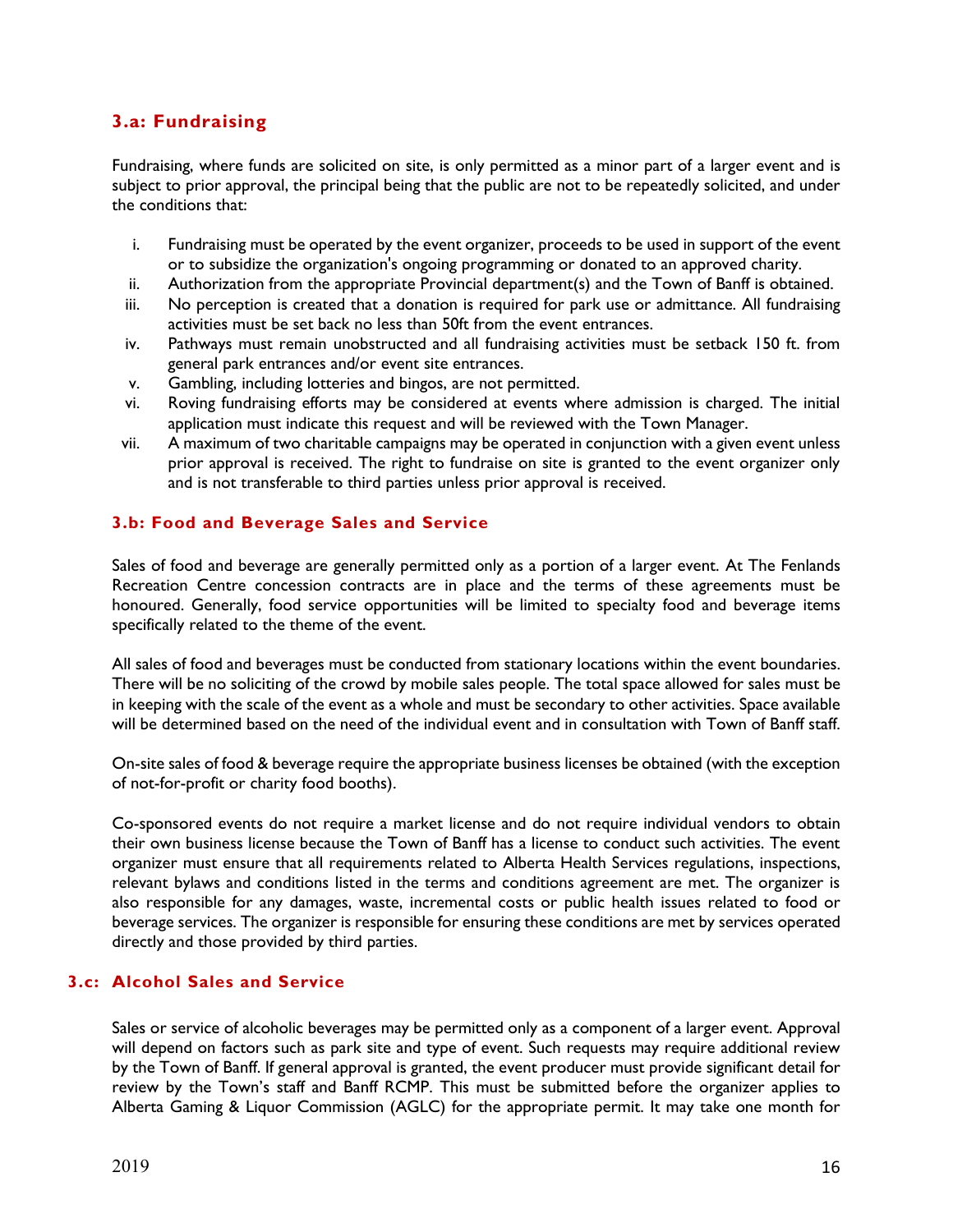AGLC to process an application for a public resale permit therefore we recommend applying as early as possible.

Generally, requests for alcohol sales/service in indoor facilities are more acceptable than in outdoor facilities. Outdoor sites must be large enough to allow for the alcohol sales/service area to be removed from the focal point of the event and for it to be fenced to separate it from the remainder of the event. The area must also support food services as required by AGLC. There may be a limit on the number of times a site may be used for alcohol related events over the course of a year. Some parks will have restrictions limiting what areas within the site can be used for an alcohol sales/service area.

Efforts the organizer makes to ensure the alcohol sales/service area does not become a focal point of the event are important. Past history of an event will play a part in the approval of alcohol sales or service areas.

In addition to AGLC regulations, sales/service of alcohol in outdoor venues will be subject to the following:

- A minimum of 2 security officers in attendance during hours of operation
- Alcohol service hours that end no later than one half hour before the scheduled end of the performance or activity portion of the event (allowing consumption to continue for one half hour after the scheduled end of the event)
- Maximum capacity is typically based on 10% of the anticipated total audience size
- Beer must be dispensed into cups prior to sales to customers

## **Food & Beverage Sales Summary**

Food and beverage sales must be a smaller part of a larger event. All food & beverage sales must be approved before the event by the Town of Banff, by submitting the appropriate information on the online application.

Once food or beverage sales have been approved, the event organizer must ensure:

- A Town of Banff Business license is purchased by the caterer
- Alberta Health Services requirements are met
- Banff Fire Department requirements are met for capacity
- Alberta Gaming & Liquor requirements are met
- Banff RCMP requirements are met (events with alcohol)
- All appropriate licenses or permits are obtained and displayed
- Proper signage is displayed
- Towards Zero Waste guidelines are met

It is up to the organizer to ensure that all third party food and beverage providers adhere to these requirements.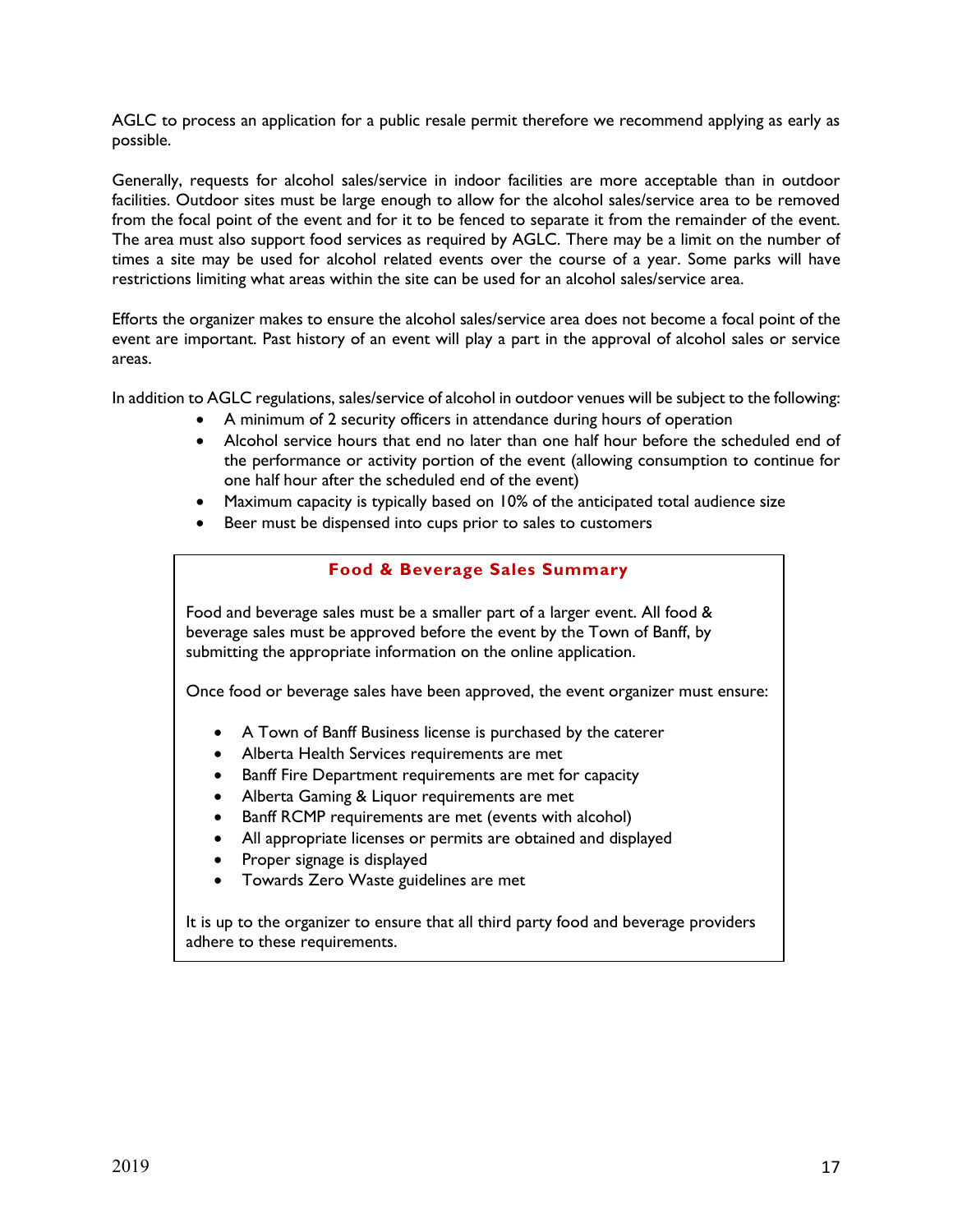# Section 4: EVENT SITE DEVELOPMENT

In many cases, parks and pathways requested for special events were not designed to accommodate the logistical needs of large festivals or even some small events. These may include potable water, power, toilet facilities, tents, stages, and garbage and recycling disposal containers. When not part of the site, it is up to the organizer to make arrangements to bring these services onto the site. The Town of Banff needs to know what items are being brought onto the site, where they are placed and how they are being used. This information is used to assess the impact on the site and public safety and to determine what restrictions or conditions will be applied.

## **4.a: Site Maps**

Applications must include a site map that identifies the general locations of event components. A final detailed site map with specific locations of tents, toilets, stages, bleachers, vehicles, fencing, etc. is required before a permit is released. The functions of tents and vehicles must also be identified. Blank site maps are available upon request. All items brought onto site, their locations and functions must be approved by the Town to ensure that they are compatible with the site and public safety. A pre-event on-site meeting with Town staff may be required and will be identified as a permit release condition.

In addition to an overall site layout, detailed tent layouts may be required to obtain approvals or permits from Planning & Development or from the Banff Fire Department. These layouts should indicate walls, exits and entrances, function of the tent and occupancy, if applicable.

## **4.b: Production Schedules**

In addition to the site map, the organizer may be required to submit a schedule of the timing for event set-up and take-down. This is to try to identify any potential site use conflicts. This will be required if a substantial amount of time is spent on site set-up or take-down or if vehicles need to access the site during these times. Services being directly provided by the Town are to be included in the schedule once they have been confirmed.

## **4.c: Power**

Areas requiring power must be clearly identified on the site map. Details regarding the number of circuits required, amperage, and items may be required before level of service can be confirmed. In many locations, electricity is not available or is limited and organizers may be given permission to obtain generators to provide a power source.

Organizers should ensure that electrical equipment being connected is certified for outdoor use, is CSA approved and in good repair. All electrical cords must be at least 14 gauge, 3 wire with U ground style plugs on each end and be suitable for outdoor use. A guideline of: one appliance, one extension cord, one outlet is strongly encouraged. Power bars should not be used to increase number of appliances plugged into a single circuit. The Town reserves the right to approve all electrical items prior to installation.

Whenever a wiring system is installed/connected to, or disconnected from a town operated power supply, the service must be provided by a Town of Banff approved electrician. See Section 8.c for more information on event vehicles.

## **4.d: Potable Water**

In many locations, potable water is not available or is limited and organizers will be required to obtain other sources such as water trailers to provide this service. Areas requiring potable water are to be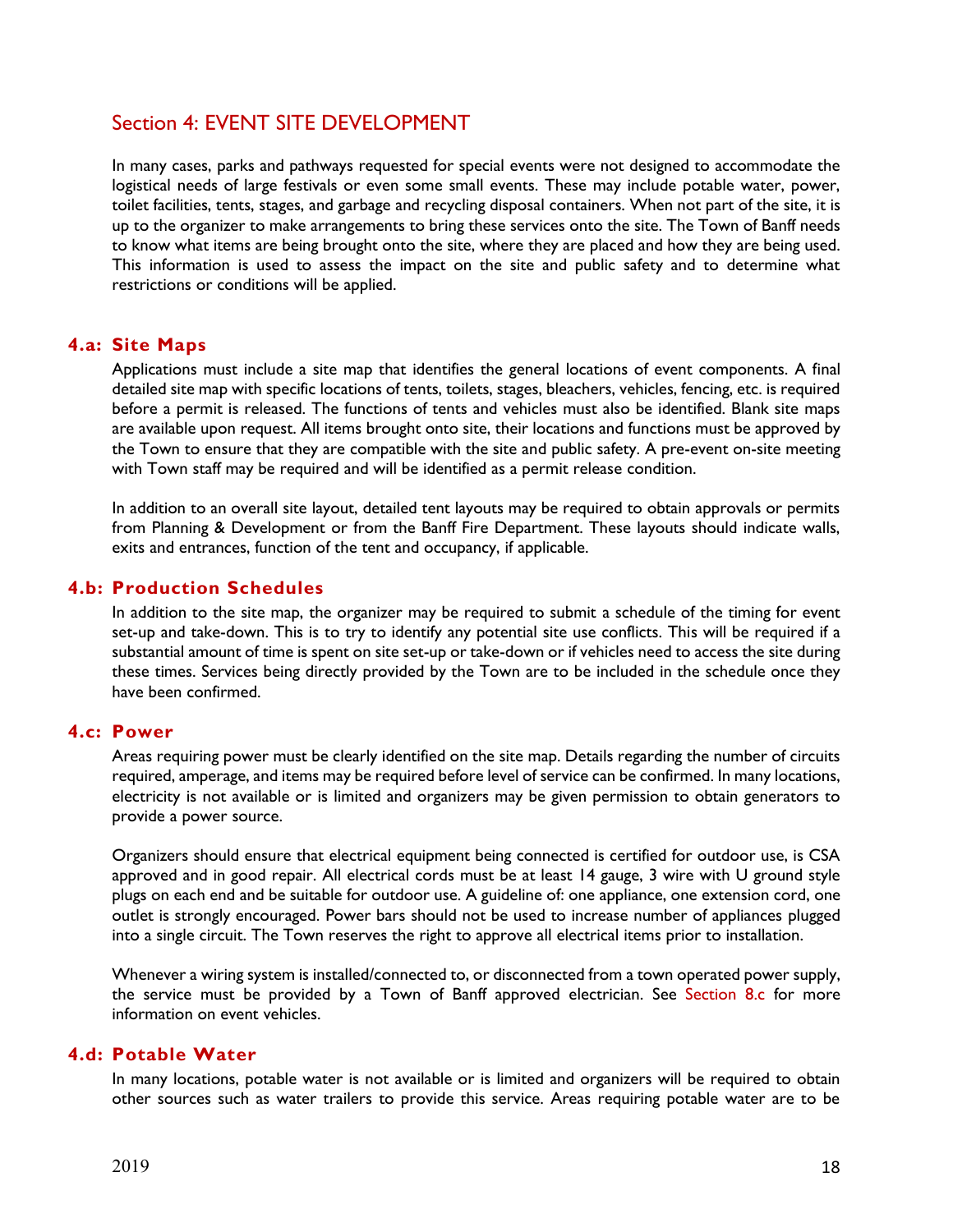clearly identified on the site map and details of need may be required before level of service can be confirmed. Where water is available, the connection locations will be clearly identified on site at the event set-up time. Irrigation lines do not provide access to potable water.

All portable water dispensers must be in place 72 hours prior to first use so Town of Banff can test the units for bacteria and submit results to Alberta Health Services. There is a \$350 + GST flat fee attached to this and is a requirement to bring in a portable water dispenser.

## **4.e: Toilets**

Generally, portable toilet facilities must be brought onto sites to support events and must be coordinated by the event organizers at their expense. Toilet locations are to be noted on the site map. Alberta Health Services has guidelines outlining the ratio of toilets required for number of participants. Approval to reduce the number of toilets will be made by Alberta Health Services. The existing permanent toilet facilities within a site may be considered to meet some of the demand.

In location where public toilet facilities exist, the facilities will stay open to the public and serviced on a 1.5 – 2 hour schedule. Event organizers are welcome to use the toilet count to their site however, due to the intense use of event participants, organizers MUST arrange for a contracted cleaner to clean and stock the washrooms between scheduled cleaning by Town of Banff.

When portable toilets and/or washing units are brought onto a site, the event organizer must arrange for all toilet paper and paper towel supplies. In addition, the cleaning associated with the permanent and temporary toilet units or hand wash stations is to be arranged by the event organizer. For events of a duration of more than one day, the units must be serviced a minimum of twice daily.

## **4.f: Tents**

All tents (including pop-ups) must be treated with a certified Fire Retardant (CAN UCL 5109-m). Documentation must be made available upon request to prove the tent is treated. This can be in the form of a written letter by the person responsible for the equipment. A \$250 tent inspection fee will be applied per site (not per tent), for the Banff Fire Department inspection.

Propane tanks may not be placed inside a structure and there is to be no cooking which produces grease laden vapours inside the tents without a proper canopy ventilation system in place.

The locations of all tents are to be noted on the site map. Tents are to be secured for safety by using tent weights only (staking is not permitted). Because many locations have underground irrigation and electrical lines, all tents that are to be weighted onto the ground must receive final on-site approval to ensure their locations are compatible with existing underground utilities. Organizers will be responsible for all damages caused to underground utilities by approved or unapproved staking.

Site drawings and tent layout drawings must be included with the application. Emergency lighting and exit signs may be required for tents. Contact Town of Banff Fire Department to clarify this requirement.

If a tent covers an area of greater than 3200 square feet or will be occupied by more than 300 people, a professional engineer must stamp the drawings submitted with a building permit application. Depending on the complexity of the tent installation, a building inspector may require a verification letter from a professional engineer prior to occupancy. Once a building permit has been issued, an occupancy permit must also be obtained from the Banff Fire Department. Various on-site inspections will be required to obtain an occupancy permit and these inspections will need to be coordinated by the event organizer. The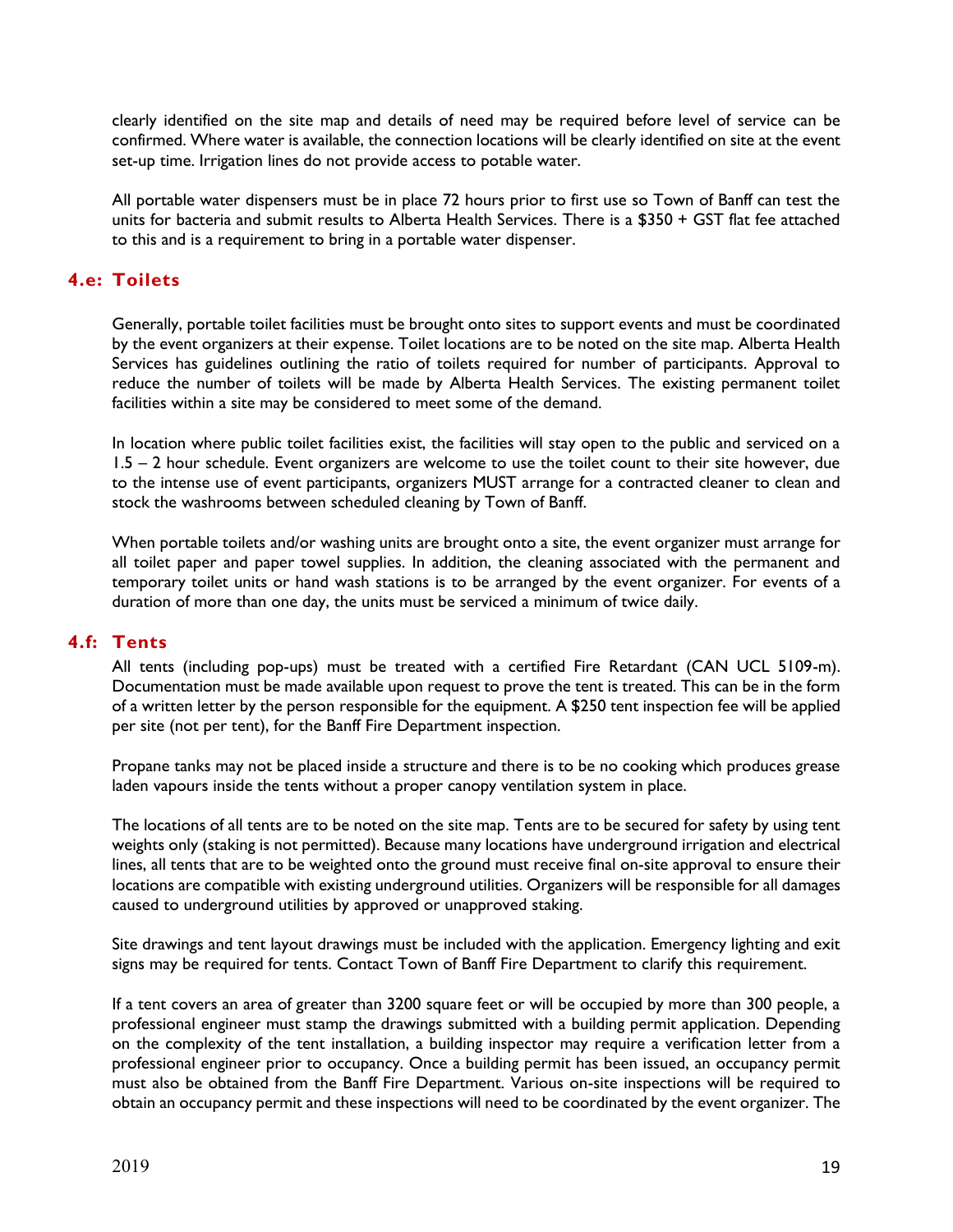types of inspections that will be required will depend on the specific tent amenities and uses. It is recommended that the tent floor plans include: square meters/square feet, tables, chairs, entrances/exits, bar location, fencing etc.

## **4.g: Scaffolding**

Scaffolding may need to be erected to support technical items such as sound system speakers and lighting or for a sporting event such as aerial shows. A building permit will be required if scaffolding is more than 10 feet in height. Drawings of the scaffolding configuration must accompany the building permit application. If the scaffolding is used for audience seating, has an occupancy load of 300+ persons or is used for an aerial show, the drawings must be stamped by a professional engineer.

## **4.h: Bleachers**

Bleachers may be brought on site for audience seating and must be coordinated by the event organizers at their expense. Bleacher locations are to be noted on the site map. The use of scaffolding as bleacher seating will require a building permit (see Section 4.g).

## **4.i: Stages**

The Central Park gazebo is the only location where permanent stage facilities exist. Organizers will be required to make arrangements to supply their own stages with the dimensions being clearly marked on the submitted site plan. The use of scaffolding as bleacher seating will require a building permit (see Section 4.g).

## **4.j: Fencing**

Fencing must be used where organizers are restricting access to support admission based events, alcohol sales/service areas or for other safety reasons. These fence lines are to be clearly identified on the site map. As with tents, any fencing must receive final on site approval to ensure the quality, and colour of the fences are compatible with Town of Banff design guidelines. Where possible, Town of Banff prefers to see black temporary fencing over construction grade fencing. Organizers will be responsible for set up and removal of temporary fencing. Any exits need to be clearly marked and manned.

## **4.k: Signage**

Signage is never to be attached to trees in any manner. Signage should always be attached to manmade structures such as railings, fencing, and tents. Signs are never to be attached to a site's permanent flagpole. If items are to be attached to a site's amenities, it must be done with ropes, bungee cords or zip ties and never with any kind of tape. In some cases, sign posts will be required to be on site to act as attachment points. As with tents and fences, any signage to be weighted to the ground (not staked into the ground) and must receive final on site approval to ensure the locations are compatible with any our signage and design guidelines.

## **4.l: Vehicle Use**

All vehicles needing access to locations require approval from Town of Banff and may require special permission. The Town of Banff will provide locations where access is permitted. Vehicles are strictly prohibited from the grass/turf areas of the parks and fields. Any vehicles that are required to be on site for the duration of the event are to be clearly marked "EVENT VEHICLE" and indicated on the site map. Vehicles that have not been approved by the Town will be denied access to the site.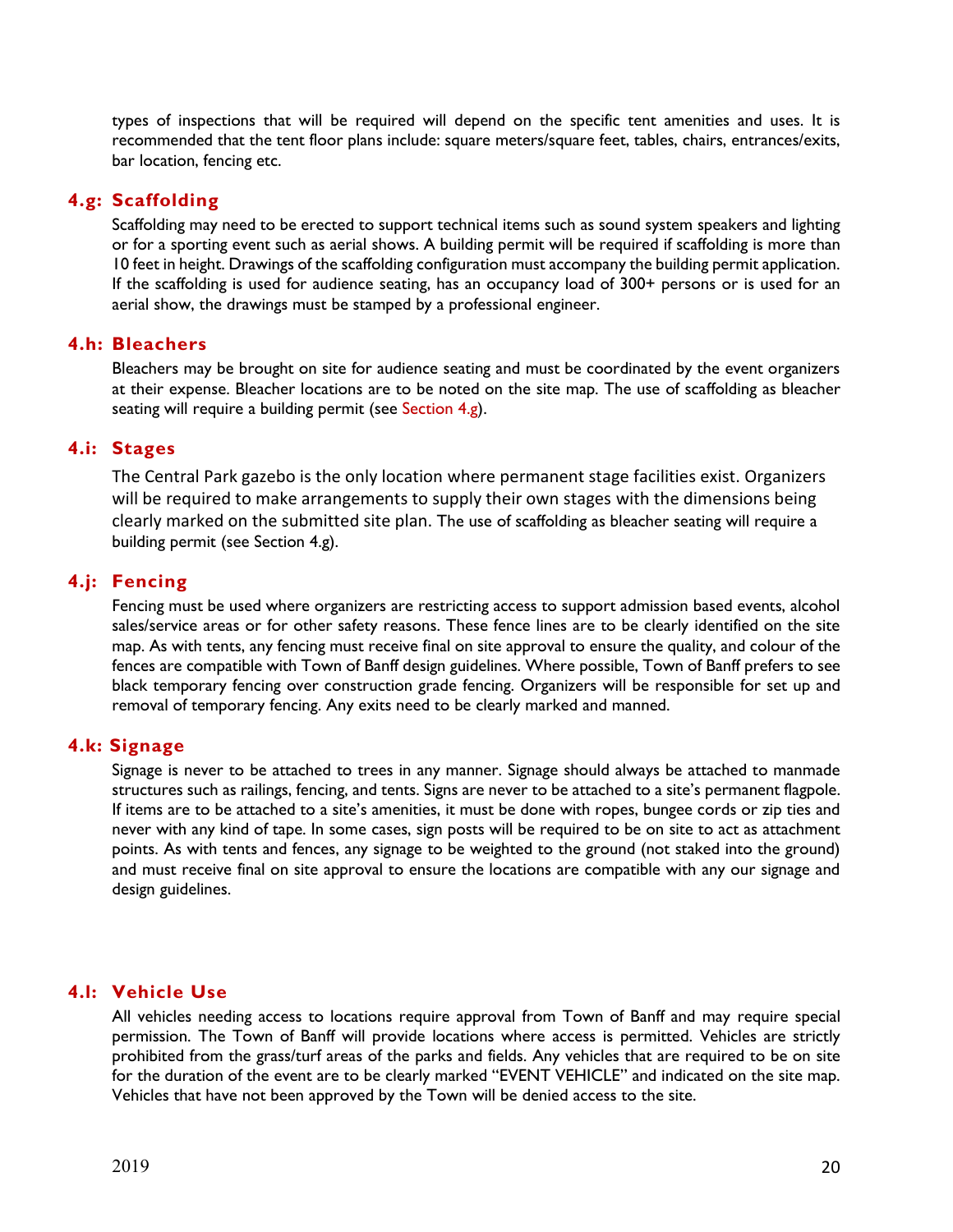## **4.m: Turf Protection**

Some activities or items have great potential to damage turf or tree roots and some may be prohibited dependent on the specific area or its condition. Specific conditions may be required to reduce the possibilities of damage occurring and must be put into place during event site development. Heavy equipment is prohibited on any

#### **4.n: Licenses, Permits and Inspections**

After the organizers receive permission to proceed with all activities, it is the responsibility of the organizer to obtain and arrange all licenses, permits and inspections that may apply to the event, and to comply with all relevant laws and regulations. The assigned staff liaison may be able to advise where further consultation is required. Many organizations and Town departments require 3 to 4 weeks to review applications before they will release permits or schedule required inspections. Once permits are released, arrangements should be made to schedule necessary inspections. Any costs related to permits or inspections will be paid for by the event organizer. The following chart summarizes the permits, licenses or inspections that may be required. To determine which are actually required, event organizers should contact the organizations identified with the activities that are included in the event. Contact numbers are listed in appendix C.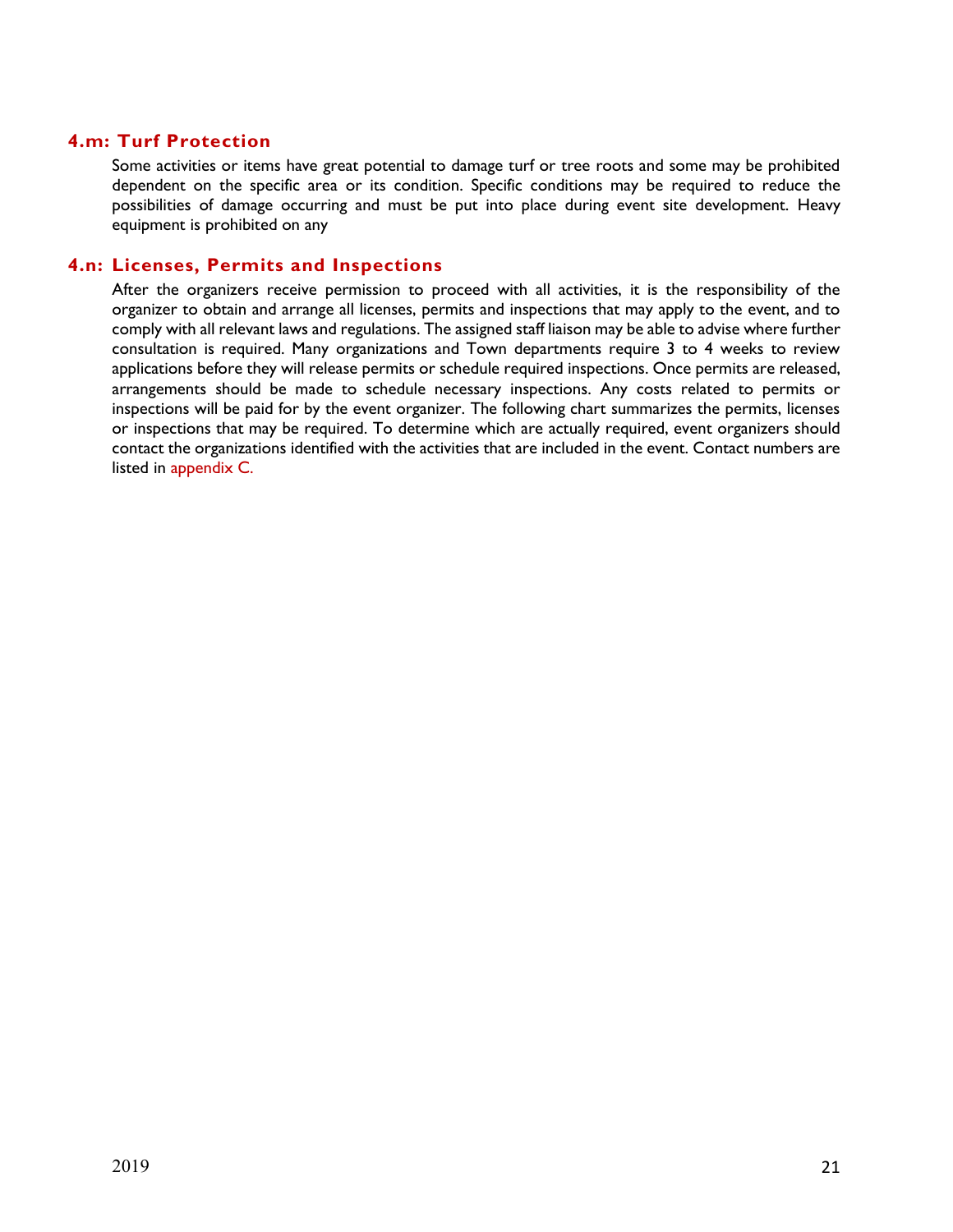# **Licenses, Permits & Inspections that may be required:**

| <b>ACTIVITY</b>                                      | <b>REQUIREMENTS</b>                                                                                                                                                                                                             |
|------------------------------------------------------|---------------------------------------------------------------------------------------------------------------------------------------------------------------------------------------------------------------------------------|
| Food<br>Beverage<br>or<br>Sales/Service              | Approval & Site Inspection - Alberta Health Services<br>Tent Inspection - Banff Fire Department                                                                                                                                 |
|                                                      | Appropriate Business License (Market, Pushcart Vendors or Food<br>Service - No Premises) - Town of Banff                                                                                                                        |
| Food or Beverage Sampling                            | Site Inspection - Alberta Health Services                                                                                                                                                                                       |
| <b>Alcohol Sales/Service</b>                         | Approval & Site Inspection - Town of Banff<br>Approval - Banff RCMP<br>Public Resale Liquor License - Alberta Gaming & Liquor Commission<br>Site Inspection - Alberta Health Services, Town of Banff & Banff Fire<br>Department |
| Propane                                              | Site Inspection - Banff Fire Department                                                                                                                                                                                         |
| Electrical Hook-up                                   | Site Inspection - Town of Banff will approve a certified Electrician                                                                                                                                                            |
| Bon Fires, Fire Barrels &<br>open flames             | Approval & Fire Permit - Banff Fire Department                                                                                                                                                                                  |
| Merchandise Sales                                    | Appropriate Business License (Market, Distribution Manager or Retail<br>Dealer - No Premises) - Town of Banff                                                                                                                   |
| Raffles & 50/50 Tickets                              | Registration - Alberta Gaming & Liquor Commission                                                                                                                                                                               |
| <b>Charitable Fundraising</b>                        | Registration - Alberta Gaming & Liquor Commission                                                                                                                                                                               |
| Scaffolding or Other                                 | Building Permit & Site Inspection -Town of Banff Planning &                                                                                                                                                                     |
| of<br><b>Erection</b><br>Tents,<br><b>Structures</b> | Development Building Approval<br>Occupancy Permit & Site Inspections - Banff Fire Department                                                                                                                                    |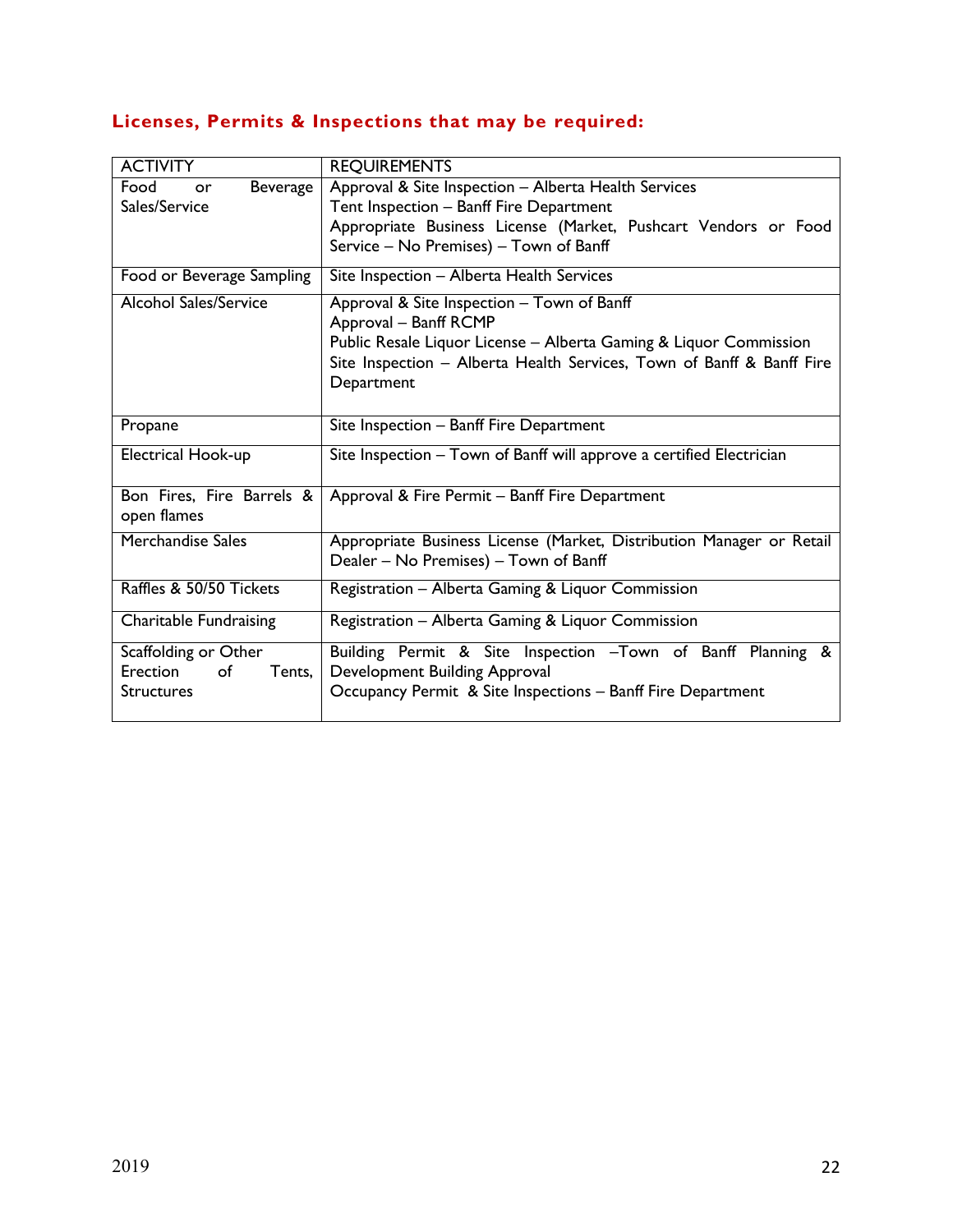# Section 5: PUBLIC HEALTH AND SAFETY

Public health and safety is a priority for the Town of Banff and is a joint responsibility of the event organizer and stakeholders. Significant details regarding site layout, production schedules, support services, emergency communication plans and volunteer training may be requested before final release of a permit. This is to ensure public safety issues have been addressed. The Town may review these measures during the set-up, operation, take-down and clean-up of an event. Effective communication between the Town, Parks Canada, other stakeholders and the event organizer before the event should address most issues, including those that may result in program termination.

Several agencies including Occupational Health and Safety, Banff RCMP, Emergency Medical Services, Alberta Health Services, Town of Banff Fire Department, Electrical Inspectors and others are available to advise organizers in planning an event. They are also able and required to take action in response to health and safety issues.

The Town will require event organizers to take action immediately to correct health and safety hazards associated with an event. The Town may, on its own initiative, take action to correct an immediate hazard. Appropriate action may include: summoning emergency services, limiting access to a portion of the park or terminating all or part of an event program. It is important that Town staff be empowered to implement these decisions and that a system be set up between the Town and the event organizer to communicate these concerns before they reach a critical situation. A representative(s) organization must be identified as the designated contact(s) for on-site issues during all phases of the event and be readily accessible to address issues.

The Town representative may take unilateral action at his/her discretion where:

- The hazard is immediate and acute
- **Emergency response is required**
- The event organizer is unable or unwilling to take action

A Town of Banff representative will be on site at different times during set-up, the event, and take-down. It is not their role to solve issues that are a result of lack of planning on the part of the event organizer. Ability to access services or support may be reduced during weekend or evening activity. Pre-event planning and communication is critical and if carried through, the need to undertake unilateral action during an event should be minimal.

## **5.a: Insurance and Indemnification Requirements**

Copies of applicable insurance coverage certificates are to be submitted prior to the release of the permit. Specific insurance coverage needs will be clarified once an event's activities have been verified. In all cases, the Town of Banff must be named as an additional insured for the duration of the organizer's use of the Town of Banff property.

Generally, insurance requirements are as follows:

- The event organizer must provide a certificate of insurance containing a minimum \$5,000,000 (per occurrence) comprehensive general liability.
- The certificate of insurance must name the Town of Banff and Her Majesty the Queen in the Right of Canada as represented by the Parks Canada Agency as additional insured parties.
- Where alcohol is served or sold, the event organizer must obtain an extension to normal general liability insurance to include "host liquor liability".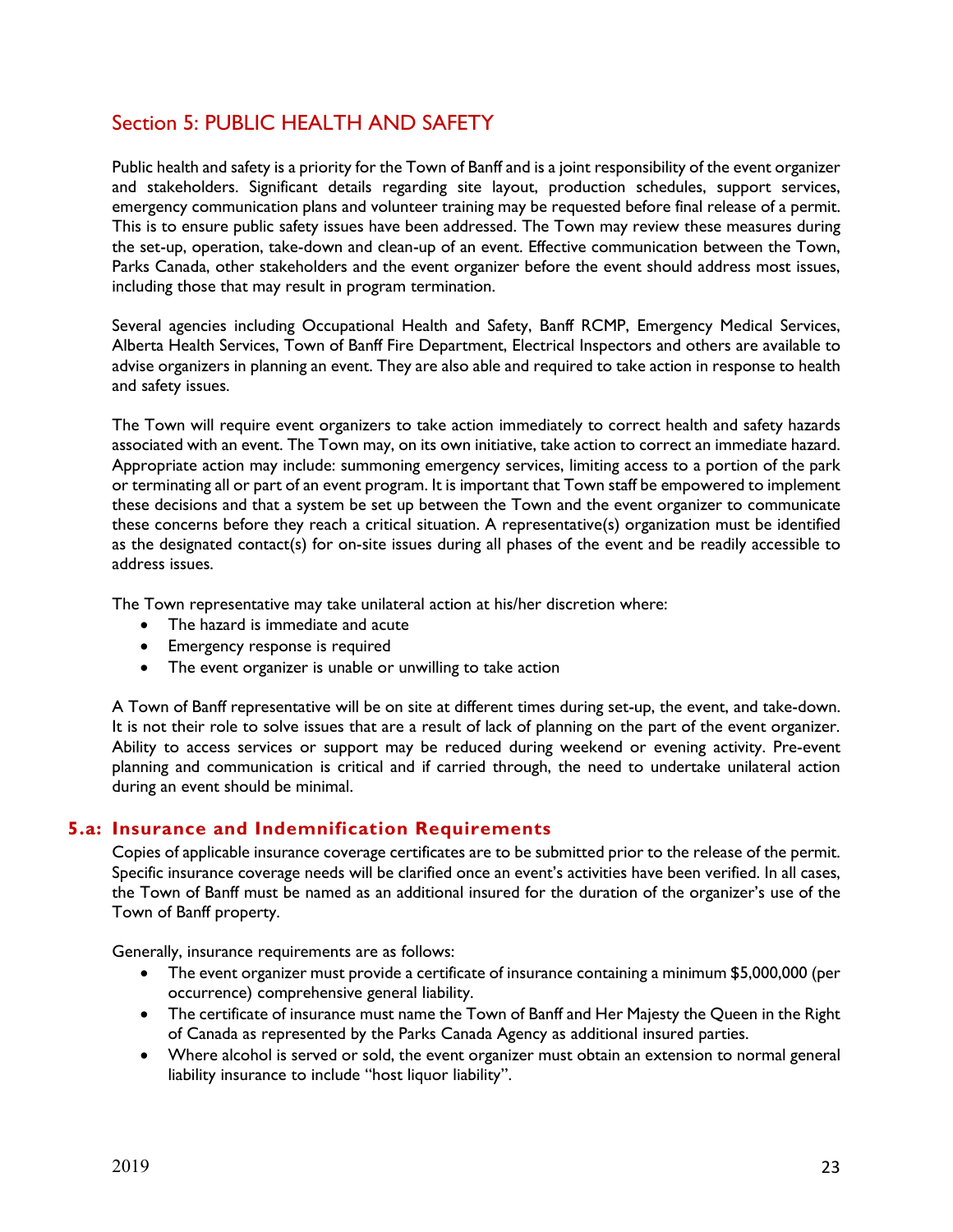When a terms and conditions agreement is required for an event in addition to a park permit, the terms and conditions agreement will contain comprehensive clauses detailing the requirements of the event organizer to indemnify the Town of Banff.

## **5.b: Site Security—Set-Up and Take-Down**

Organizers are responsible for ensuring that the event site is secured from the time the first item is brought onto site until the last item is removed from site. Event organizers may be required to meet with the Town of Banff before the permit is released to review specific site security concerns and to determine the level of security to be provided.

## **5.c: Crowd Management/Access Control**

A crowd management system should be put in place to ensure the safety of the public during the event. It may include one or more of the following components:

- Paid security professionals or trained volunteers
- Designated security stations or roving personnel
- Communication network (cellular phones, two way radios, etc)
- Signage
- Fencing of restricted areas
- Admission is charged
- If the event occurs at night
- Alcohol service areas are in operation

A written description of risk management & public safety measures may be required before the permit will be released. Both Town of Banff and the Banff RCMP are able to provide consultation and support in this area.

#### **5.d: Inflatables**

All inflatable bouncers and obstacle courses are to be weighted down using manufacturer's recommendation with exception to staking into the ground, which is not permitted. The inflatable devices must be overseen by trained personnel in accordance to the device's recommendations and be of the age of 18 and older. Each inflatable is to be of commercial quality and registered with AEDARSA (the inflatable devices governing body in Alberta). It is recommended that marked First Aid stations are located in close proximity to the inflatable devices.

#### **5.e: Lost Child Procedure**

A well-defined lost child procedure is required at events where there is a high possibility of children being lost (i.e. children's events, night-time events, and events with projected attendance of over 1,000) These procedures should include having a lost child area which is both supervised and well identified. It is recommended that a lost child procedure is in place regardless of the size of the event.

An applicant may be required to submit a written description of measures for addressing lost children before the permit will be released. Both Town of Banff and the Banff RCMP are able to provide consultation and support in this area.

#### **5.f: First Aid**

A dedicated first aid station and notification to Alberta Health Services is required at large events or events where there is significant risk. This applies to events with a projected attendance of over 1,000 at one time or at the discretion of the Town of Banff. It is strongly recommended that organizers make arrangements for first aid services for the duration of the event, regardless of size. First aid measures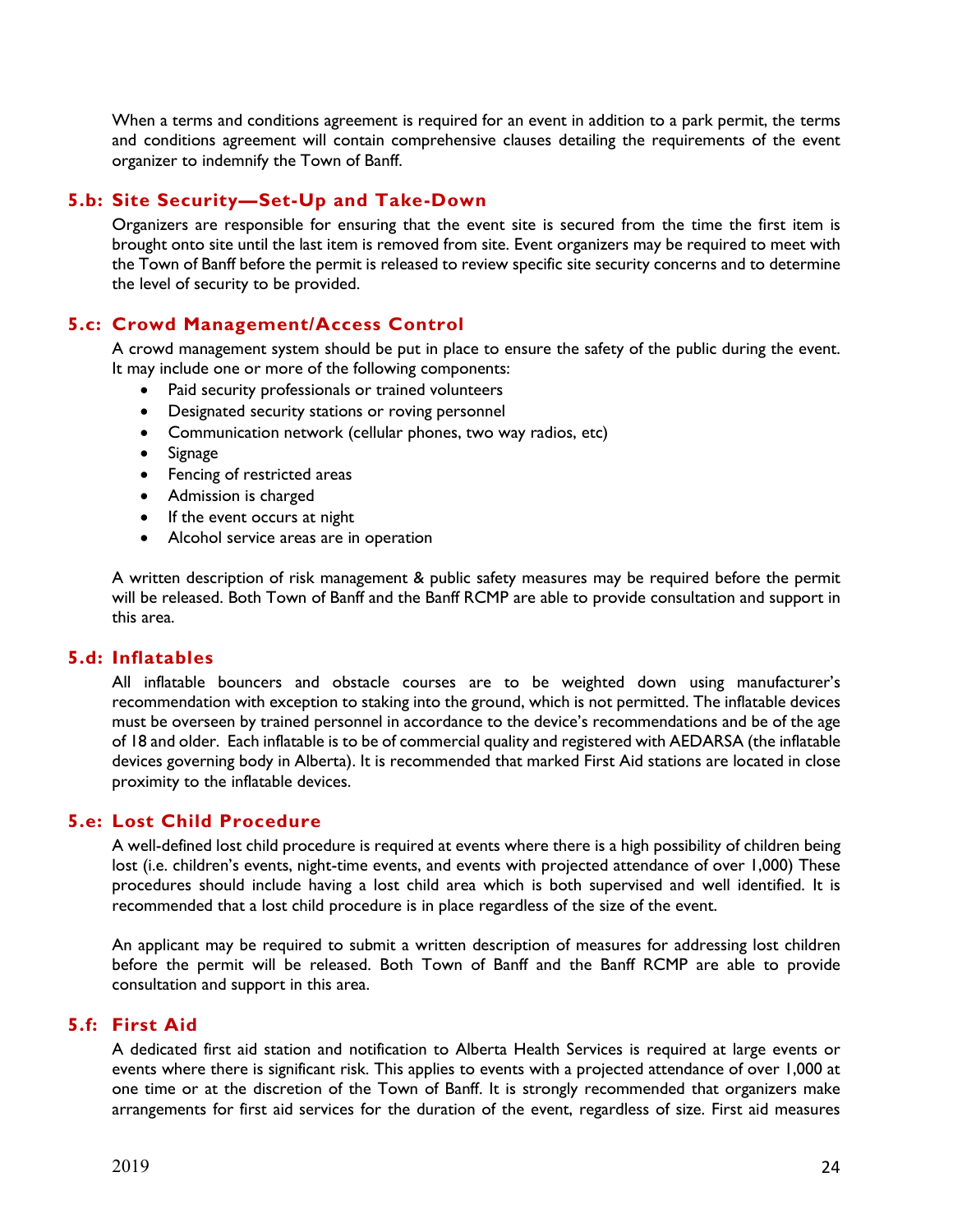should also be in place during the set up and take down portions of the event. Town of Banff requires a medical plan to include first aid measures that will be implemented during the event.

## **5.g: Agency information:**

## **Banff RCMP**

Consultation with the Banff RCMP is required for all large-scale events. This consultation will require the sharing of the following base information:

- Date, time and location of event
- Anticipated attendance
- Organizing group contact person and phone numbers for prior to and during the event
- Type of entertainment & other activities
- Security provider contact name and numbers

Banff RCMP consultation is mandatory if any of the following conditions apply:

- Admission is charged
- Alcohol service is planned
- Attendance over 1000 is expected

Town of Banff liaison will assist in identifying and/or liaising with the appropriate contact within Banff RCMP.

#### **Town of Banff Fire Department**

Consultation with the Banff Fire Department - Fire Prevention Unit is required for all special events. It is mandatory that they be contacted to determine the need for on-site inspections if any of the following conditions apply:

- Tents used for food services or for public occupancy (even if no building permit is required)
- Use of propane and/or diesel generators
- Determining occupancy load of tents
- **•** Bonfires or fire barrels
- Fencing

Approval of any of the above activities requires that appropriate fire extinguishers are on site and readily available. Propane tanks must be secured so that there is no danger of tipping.

#### **Alberta Health Services**

Consultation with Alberta Health Services is mandatory if any of the following conditions apply:

- Personal services such as hair services, piercing and tattooing
- Food & beverage services (sales or free distribution)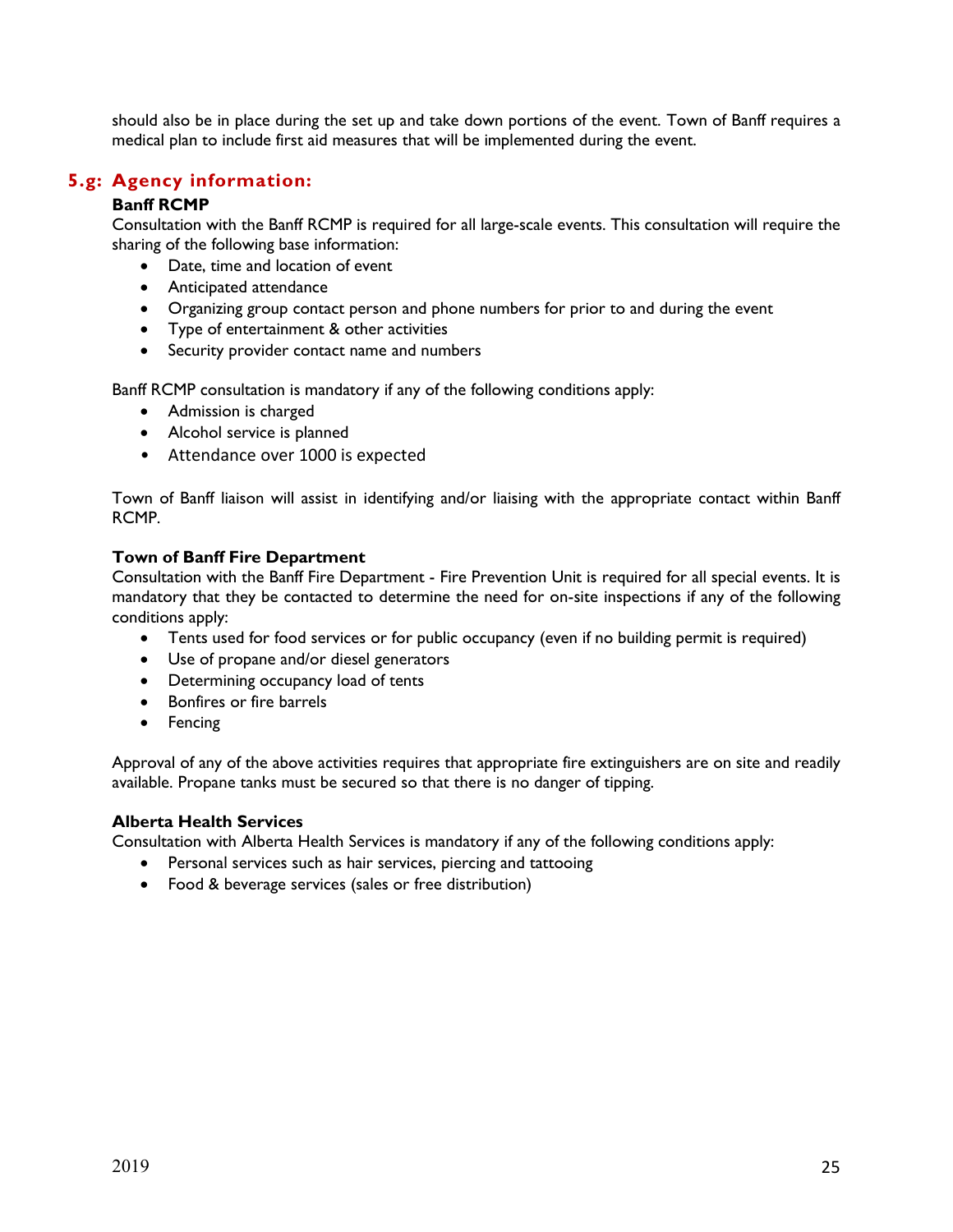# Section 6: PUBLIC ACCESS & PUBLIC SERVICE SUPPORT

## **6.a: Free public access**

Free public access is to be allowed to all parks whenever possible and reasonable. Pathway events are required to maintain public access to the path system. Generally, a request to use an entire park for an event that charges admission will not be approved. When the security of the site, equipment or the general public is in question, areas may be restricted from public access. Permission to restrict areas may be requested of the Town of Banff and approval must be received before access is restricted. There may be times when the Town directs the organizer to restrict areas. *Areas closed for safety or security reasons, damage control, event production, alcohol service control or event admission control must be fenced.* 

#### **6.b: Event accessibility**

Access and services for people with disabilities should be considered whenever possible and reasonable. Accessible washrooms and access/services for auditory assistance or canine assistants may be included in event and site plans. This information should be included in pre-event promotions or the event program.

## **6.c: Informational signage**

The public should be able to easily obtain information about the event on the site. Clear signage is required for all activities and services that are available at a cost, including:

- Event admission
- Food & beverage pricing
- Fees associated with participation in specific activities

Admission prices and site rules must be clearly posted outside all entrances. A clearly visible information booth is suggested for all events. Though not a requirement, a schedule of stage performances is useful when posted outside the entrances and close to the applicable stages.

When alcohol is served, signage must be posted, both inside and outside of the fenced alcohol service area, to inform the public of:

- The maximum capacity of the area
- Purchase prices
- Purchasing and serving times
- Any entry age restrictions
- If children are or are not allowed in the venue area

Organizers of pathway events will be required to inform the public of the activity during the event by proper placement of signs and/or course marshals.

Signs are never to be attached to trees in any manner and should be placed so that they do not hinder regular use of the parks or pathways.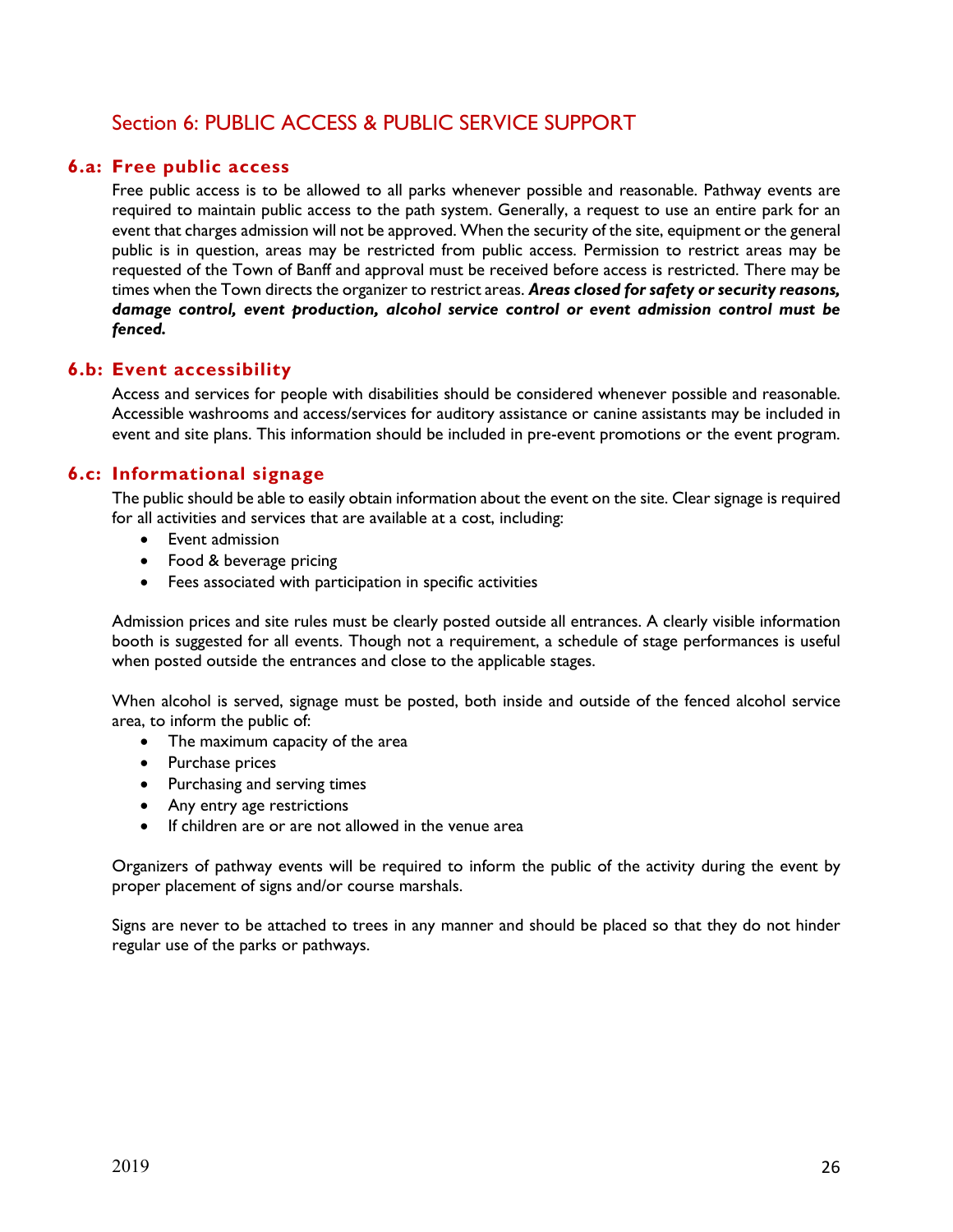# Section 7: PRESERVATION OF PARK ENVIRONMENT

Parks that are used for festivals and special events are parks first and are to be treated as such. Organizers must make every effort to keep the site clean and leave it as it was found before the event. Many of the guidelines and policies are in place to protect the parks and ensure that the public can enjoy them safely. Failure to adhere to these may result in forfeit of damage deposit, additional fines being levied and termination of event in progress or denial of future permit requests.

## **7.a: Activity restrictions**

All activities of an event are to be approved by the Town of Banff before the release of the permit. In addition to approval of actual activities, the locations of all activities and equipment are subject to the approval of the Town. Site maps must identify the placement of all activity areas. Locations may need to be adjusted during event set up if required by park conditions. Specific conditions may be put in place to allow groups to present specific activities. Certain activities require a Restricted Activity Permit from Parks Canada.

## **7.b: Noise levels**

The organizer is responsible for retaining control over sound levels. Although a performer's sound technician may be allowed to control the mix, the absolute volume of the sound produced is to be controlled by the event organizer. The Town of Banff may require that the event organizer and/or sound production contractor reduce sound levels if found to be excessive. If organizers do not comply with a request to reduce sound level, they may be fined and will be required to agree to a penalty clause. Complaints from the community will be taken into consideration when reviewing any requests for booking park sites for future events.

Organizers should not forget that sound checks and sound system line testing are not exempt from these noise regulations. Tune-up times should be established to help prevent noise complaints. No sound checks or amplified music will be allowed before 6:30 a.m. unless approved by the Town Manager. Noise associated with set up and strike must also be within parameters of the below recommendations.

#### **Noise Highlights**

- Recommended daytime decibel limits in a residential area for continuous sound is 70 decibels and for non-continuous sound is 95 decibels. The onus is on the generator of the noise to ensure that residential sound limits are not exceeded at the point the sound enters a residential area.
- Recommended decibel limits in a non-residential area is 95 decibels.
	- Bylaw officers will determine the point at which sound will be measured.

#### **Temporary Exemptions**

- Application must be made in writing to the Town Manager.
- Application must include:
	- 1. Name, address and phone number of applicant
	- 2. Address of site where temporary exemption is being sought
	- 3. Description of the source of the noise or sound level
	- 4. Reason(s) why the temporary exemption is being sought
	- 5. Description of the actions proposed by the applicant to comply with the approved proposal
- The Town Manager or designate will require public notification of the application at the applicant's expense.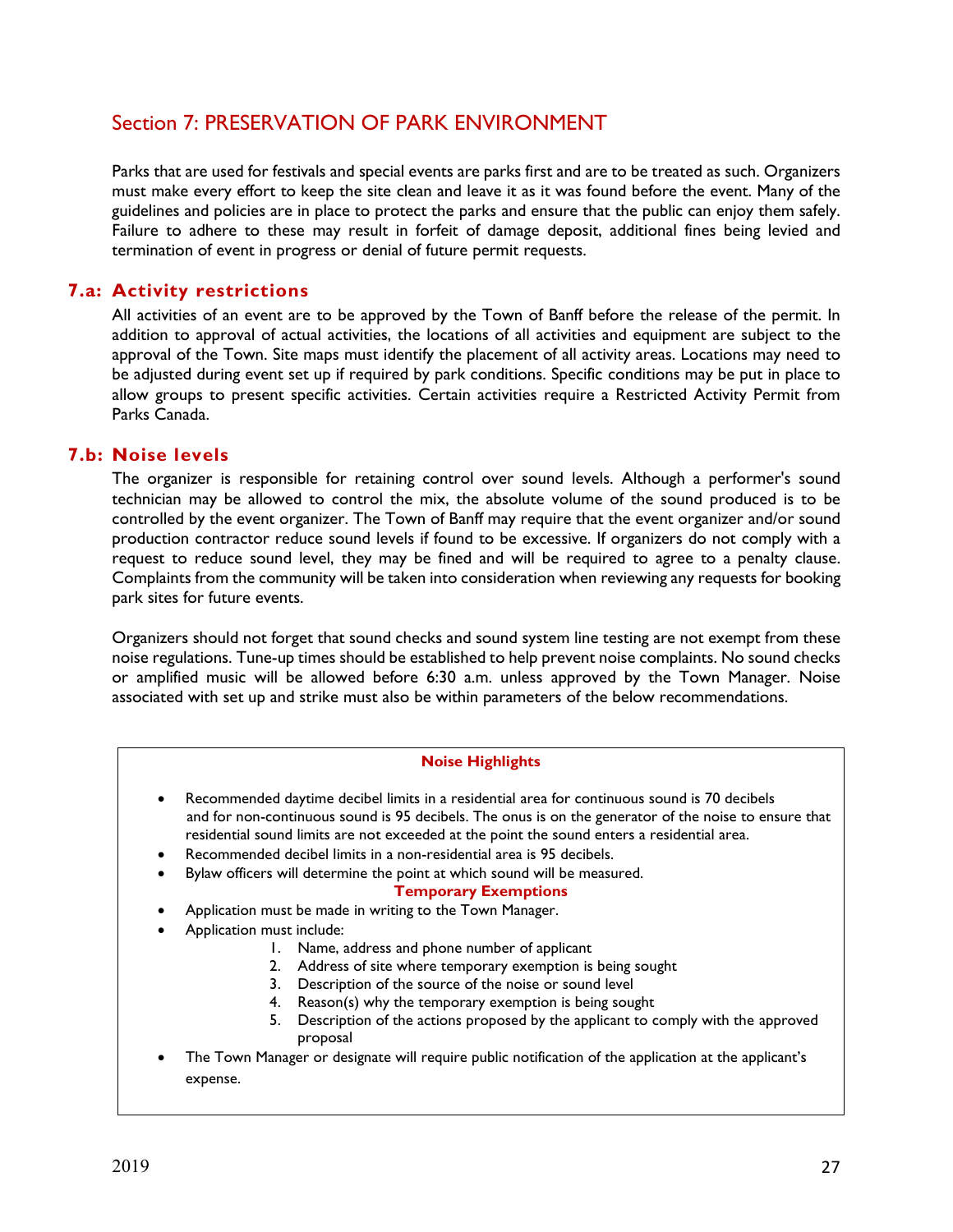## **7.c: Event vehicles**

#### **Stationary vehicles during an event**

Unless approved in advance by the Town, vehicles will not be allowed to remain stationary on the site while the event is in progress unless located inside a road closure. To obtain approval, event organizers must prove that the vehicle plays an integral part in the event implementation and must submit a site map that identifies the location of each vehicle. Permission will normally be restricted to vehicles such as first aid units, food service units and a limited number of storage units. These units must be in place a minimum of one-half hour before the event is scheduled to start.

#### **Moving vehicles during an event**

Vehicle movement during an event is restricted due to public safety concerns. Any requests to have vehicles maintain active access to the site during an event must be approved by the Town prior to permit release. Specific access rules must be put in place.

For large scale events in major parks, organizers should consider providing shuttle services for performers and other service providers during the event. Shuttle services may be in the form of full size motor vehicles or golf carts. Use of either will be dependent upon park site and must be approved by the Town. Generally, organizers will be limited to 2 full size motor vehicles to service the site during an event.

#### **Guidelines for placing vehicles on site**

- Advance approval of specific locations is required and must be identified on site map
- Vehicles must remain on paths or roadways and not on turf
- Large vehicles must be in place two (2) hours before the schedules start of the event and may not be removed until one (1) hour after the conclusion of the event. Large vehicles may not be moved during the event
- The Town is not responsible for any damage to vehicles

## **General Vehicle Access Rules Summary**

These guidelines apply to the use of turf vehicles and forklifts in addition to regular vehicles.

- Only service vehicles, vehicles transporting materials or functioning as part of the program are allowed at any time.
- Pedestrians have right of way everywhere.
- Speed limit is 10 km at all times.
- Drivers should make use of hard surfaces within the park and no grass should be driven on unless authorized.
- During set up and take down portions of an event, vehicles are to be used for loading & unloading, only and are not to be parked for the duration of set up or take down.
- Set up vehicles should not be allowed access onto the site within one hour of program start.
- All set up vehicles to be off-site  $\frac{1}{2}$  hour before advertised start of program and not allowed on until 1 hour after conclusion of program.
- During the event, moving vehicles on site are limited to sanitation and emergency vehicles and shuttle vehicles under the direct supervision of the organizer.
- Shuttle vehicles must be clearly marked as such.
- Additional directions provided on site by Town of Banff staff are to be adhered to.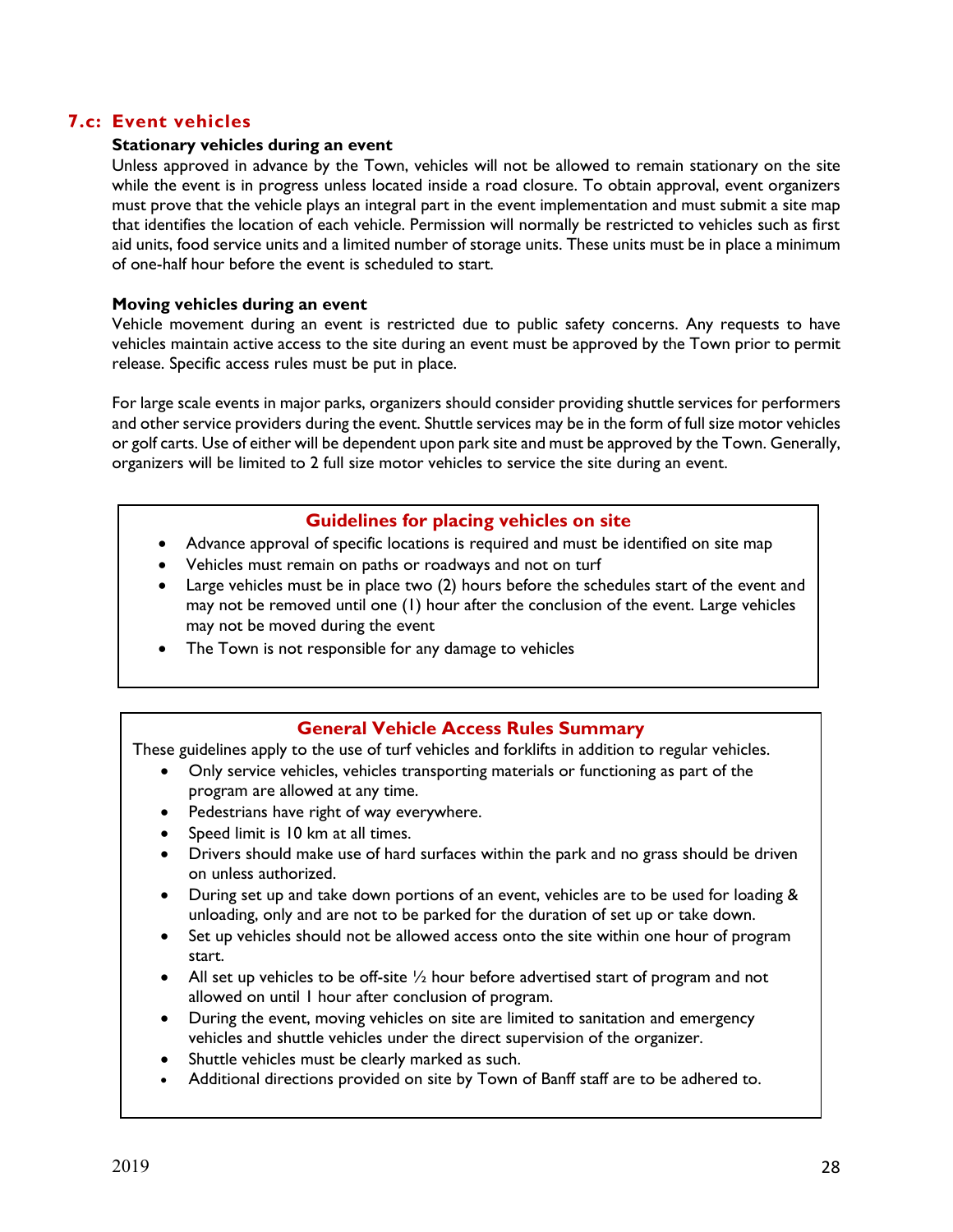#### **7.d: Signs, banners and decorations**

Banners, other signage and decorations must be freestanding or attached to man-made structures. Flagpoles bearing provincial or federal flags must not be used as attachment points nor are trees and other vegetation. There are some locations at which staff must put up banners. In these cases, the organizer may be charged for this service.

Rope, wire, cable ties or elastic cording should be used to attach banners and other items to parks amenities. If tape is used to attach items to permanent structures, all efforts must be made to remove all adhesive residues. If staff are required to clean up residue, organizers will be charged for this service.

Requests for hanging banners over roadways must be made to Town of Banff at least six weeks in advance.

#### **7.e: Turf protection**

Some activities or items have great potential to damage turf or tree roots and some may be prohibited dependent on the specific park or its condition. Specific conditions may be attached to activities to reduce the possibilities of damage occurring and must be put into place during event site development. Preventative measures may include:

- Marking of irrigation lines by parks staff
- Placing of plywood underneath sources of intense heat (i.e. BBQ's, ovens, deep frying units)
- Placing of plywood underneath cooking areas to avoid spills onto the parking lot surface

#### **7.f: Sensitive areas**

At any time, sensitive or damaged areas of the park may be closed to the public. Event organizers will be informed of the possibility of closure at the earliest opportunity. New grass or sod and wet areas where the water table is high are most sensitive.

## **7.g: Garbage and recycling control**

Garbage and recycling and other waste materials must be cleaned up daily and at the conclusion of the event by the event organizer. Organizers are responsible for clean-up of all aspects of the event, including the actions of patrons, third party vendors or sponsors. In most venues, garbage and recycling cans are permanently located on site and are provided for the general public. The Town of Banff may be able to provide additional garbage and recycling cans, if requested in advance. Garbage and recycling cans will not be provided by the Town of Banff for use by food or merchandise vendors for their preparation and operation garbage and recycling. All events are expected to divert all waste from the landfill by following the Towards Zero Waste Guidelines.

Event organizers must arrange for the removal of garbage and recycling bags from the site at their own cost. In some cases, the event organizer may be required to supply a dumpster at the event site or pay for dumping costs (tipping fees) at their expense.

The following precautions should be observed when handling garbage and recycling:

- Do not let garbage and recycling containers get too full.
- Wear puncture resistant gloves.
- Do not compress bags.
- Hold garbage and recycling bags by the top and away from the body.
- If needles are found, secure the area and call the Fire Department's Non-Emergency Response number for assistance in disposal (**403.760.5955**)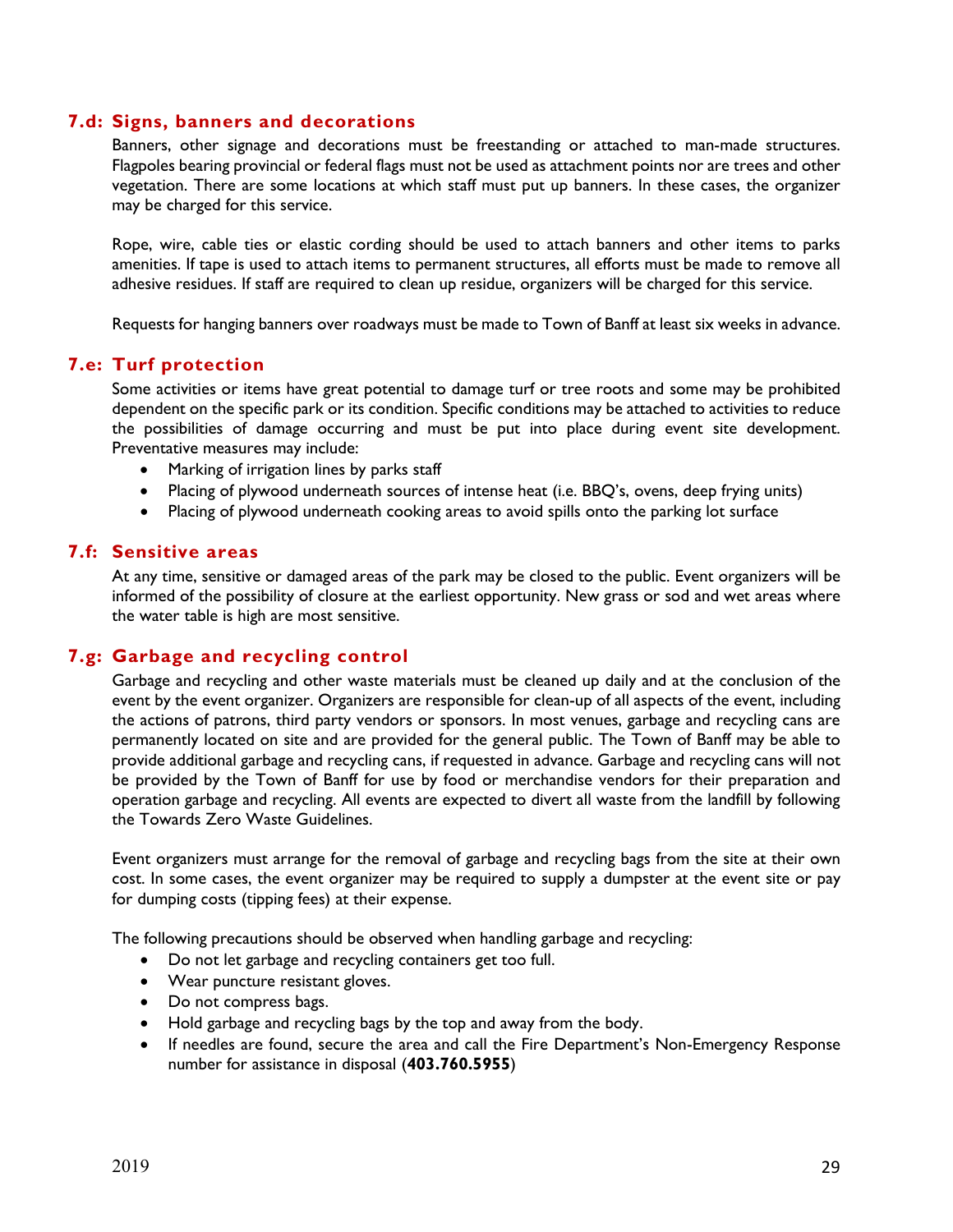To minimize excessive waste, garbage, and recycling clean up, organizers should consider:

- 2. limiting the types of materials brought onto the site to those that can be recycled or reused
- 3. Introducing recycling efforts on site whenever possible (**TIP:** many organizations are open to collecting cans and bottles from event sites provided there is some financial benefit to doing so).

## **7.h: Spillage and liquid wastes**

The park facilities do not have sewage facilities to support the disposal of liquid waste. No liquid or frozen material including beverages, ice, wastewater, paint, grease, and soap may be dumped on the site or into any bodies of water. Storm water sewers are never to be used to dump liquid waste. All liquid waste is to be disposed of using liquid waste receptacles supplied by the event organizer and removed at the completion of an event for appropriate dumping elsewhere. This requirement is especially significant where there are food and beverage sales on site.

## **7.i: Hazardous materials**

Prior approval is required before hazardous materials such as fuels, paints, and pressurized gases, solvents etc. may be brought into a park or used on site. Safety standards and labelling procedures as outlined in the Workplace Hazardous Materials Information System (WHMIS) apply.

## **7.j: Equipment removal**

The event organizer is responsible for the removal of all event equipment, signage, and program supplies upon completion of the event. This applies to all items supplied by the organizer or by third party rental/service companies. In some situations, the event take down may be required the day following the event. Concerns regarding public safety with the equipment left on site, security of the equipment, and potential damage to the site must to be addressed before approval to leave equipment on site after the event is obtained.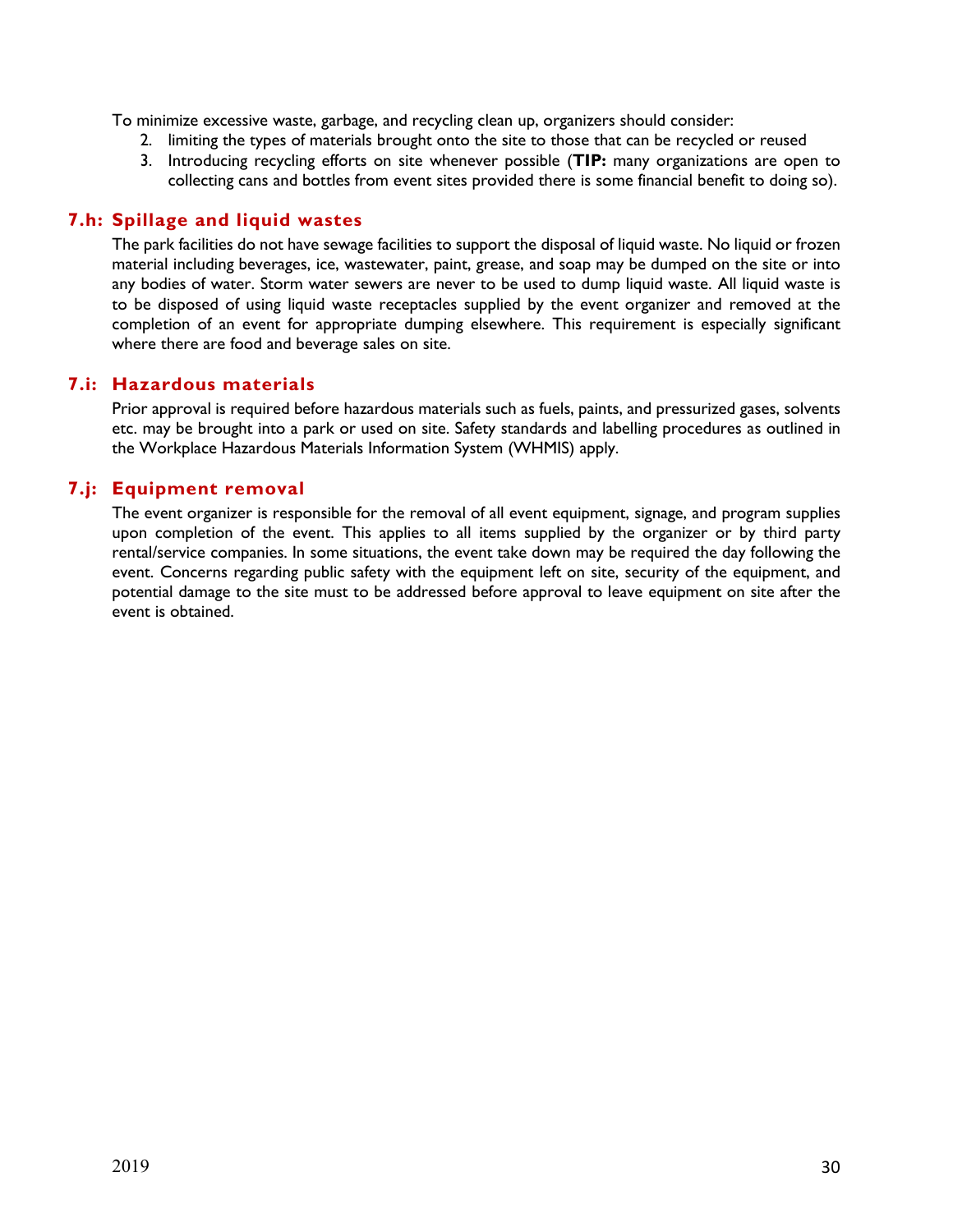# Section 8: SPONSORSHIP

In general, revenue sources such as corporate sponsorship are not the concern of the Town of Banff unless they have implications that relate to the site or to the image of the Town. Event organizers will not be stopped from seeking such sponsorship but they may be subject to some restrictions. See appendix B for full outline of sponsorship guidelines.

#### **8.a: Alcohol sponsors**

Alcohol sponsors of an event will only be allowed minimal on-site exposure. With the advent of Bill C-71, events sponsored by tobacco companies are not permitted. The Brand Name logo or slogan of an alcoholic beverage may only appear on a portion of the promotional material and occupy no more than 25 percent of the display surface.

Sampling or couponing of either of these types of products is not permitted.

#### **8.b: Sponsor signage**

The location of all signs including sponsorship acknowledgement, sponsor vehicles much be shown on the site plan and included with the application for Temporary Development or Special Events Development Permit. No form of advertising, signage or display material is permitted on site without prior approval of the Town of Banff. The sale of sponsor products unrelated to the event it prohibited.

#### **8.c: Exclusivity Agreements**

The Town and its concessions have supply arrangements at The Fenlands Recreation Centre that permit certain products to be sold on site during an event - therefore it is not always possible for an event organizer to offer a sponsor "exclusive supplier" status on site. Organizers are asked to check with The Fenlands or Town of Banff before offering "exclusivity" to a sponsor, especially those involving food services.

Prior approval from the Town is required for the distribution of free food or products to the public (sampling), and the distribution of coupons, flyers or other printed materials. Activities may be restricted if they contravene current Town of Banff vendor contracts or could create excessive litter. Additional garbage and recycling support may be required if these activities are approved for the site. Organizers will be held responsible for cleaning any garbage and recycling created by vendors or sponsors in the promotion or distribution of products.

Alberta Health Services regulations apply to all food services and activities including free sampling of food.

## **8.d: Co-sponsorship and civic funding**

#### **Co-sponsorship with not for profit agencies**

The Town of Banff supports the efforts of organizations in providing recreational, cultural, and environmental and community wellness opportunities. It is recognized that these activities provide great benefit the town as a whole. In an effort to support the efforts of the groups organizing such activities, the Town of Banff may be able to co-sponsor such events. Co-sponsorship is entered into with the understanding that the Town could never be the sole provider of such positive activities, however, these efforts are worth supporting.

Normally the Town of Banff co-sponsorship support for events in the parks is limited to reducing or waiving of park site rental fees. Minimally, such events must meet the following criteria: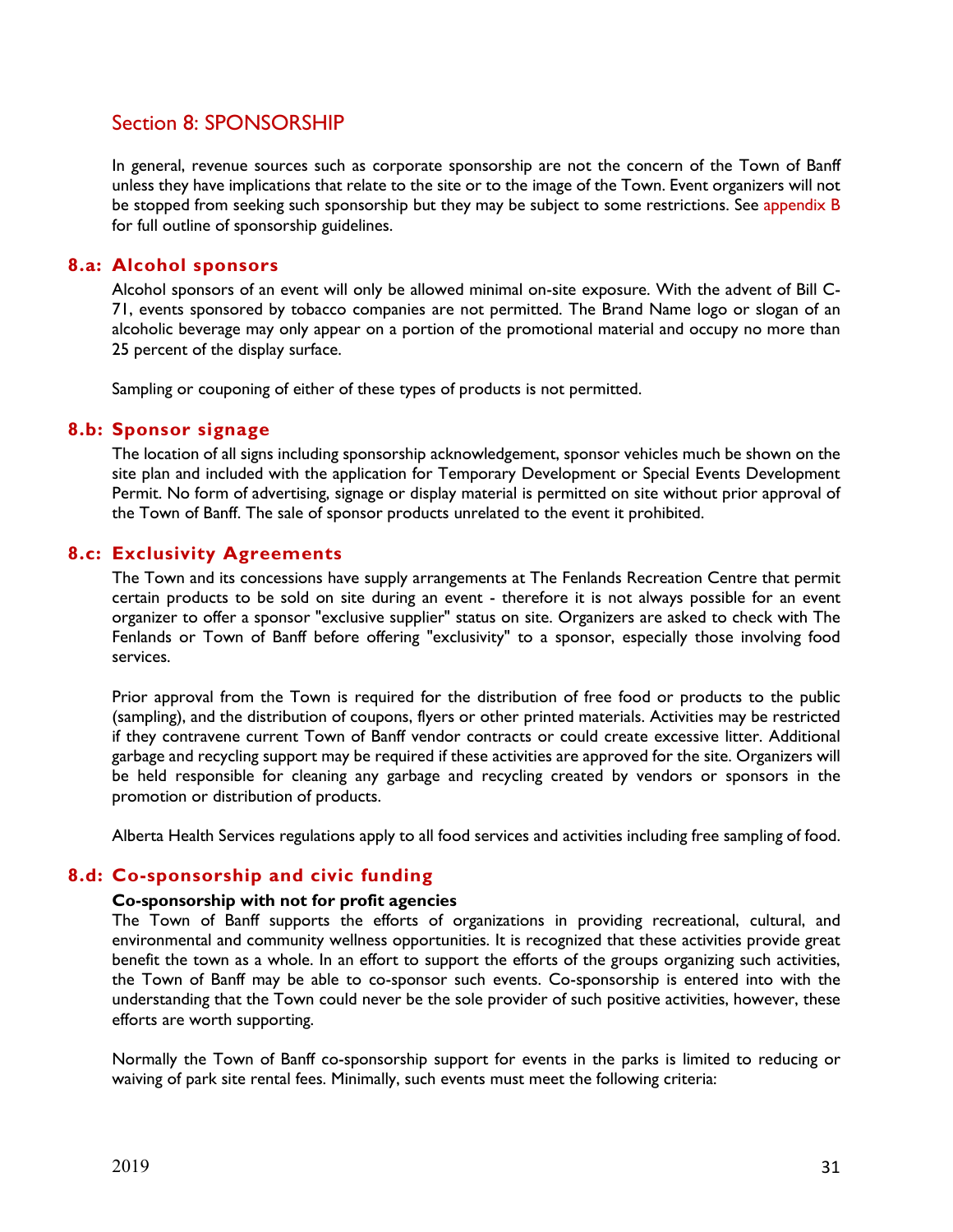- Complement the objectives of the Town of Banff by supporting a recreational, cultural, environmental or community wellness mandate
- Are presented by a registered not for profit society
- Are open to the general public

Due to limited resources, not all events that are eligible for co-sponsorship will necessarily be cosponsored. Additional factors such as ongoing relationship with the Town of Banff, the specific nature of the event or the specific nature of the organizer will also be considered. A request for co-sponsorship must be made through the organization's department liaison. The decision to cosponsor an event is made jointly by the Town of Banff.

All events, including those who have received co-sponsorship in the past are required to apply for assistance in writing prior to October 15 each year. The application should be accompanied by a clear description of the event that includes how the event contains a recreation, cultural, environmental or community wellness mandate, identification of what support is being requested and why the support is necessary. Events that are co-sponsored will be required to enter into a legal agreement with the Town of Banff. Submission of financial documentation at the completion of the event to verify the need for the support provided is a condition contained in these agreements.

NOTE: Co-sponsored events will still be required to provide a damage deposit and pay for additional services.

## **Recognition of Contributions of the Town of Banff**

Where fees have been reduced or waived, the Town must be recognized for this contribution. The value of the contribution is calculated using the value of the fees waived and the value of other services that may be negotiated. Recognition must be of the level given to sponsors contributing a similar value. This shall include the right to actively promote Town of Banff programs and activities on site where appropriate, pre-event promotion, on-site banner display, public acknowledgement on stages, etc. The exact value of contribution by the Town of Banff is to be discussed with your assigned representative.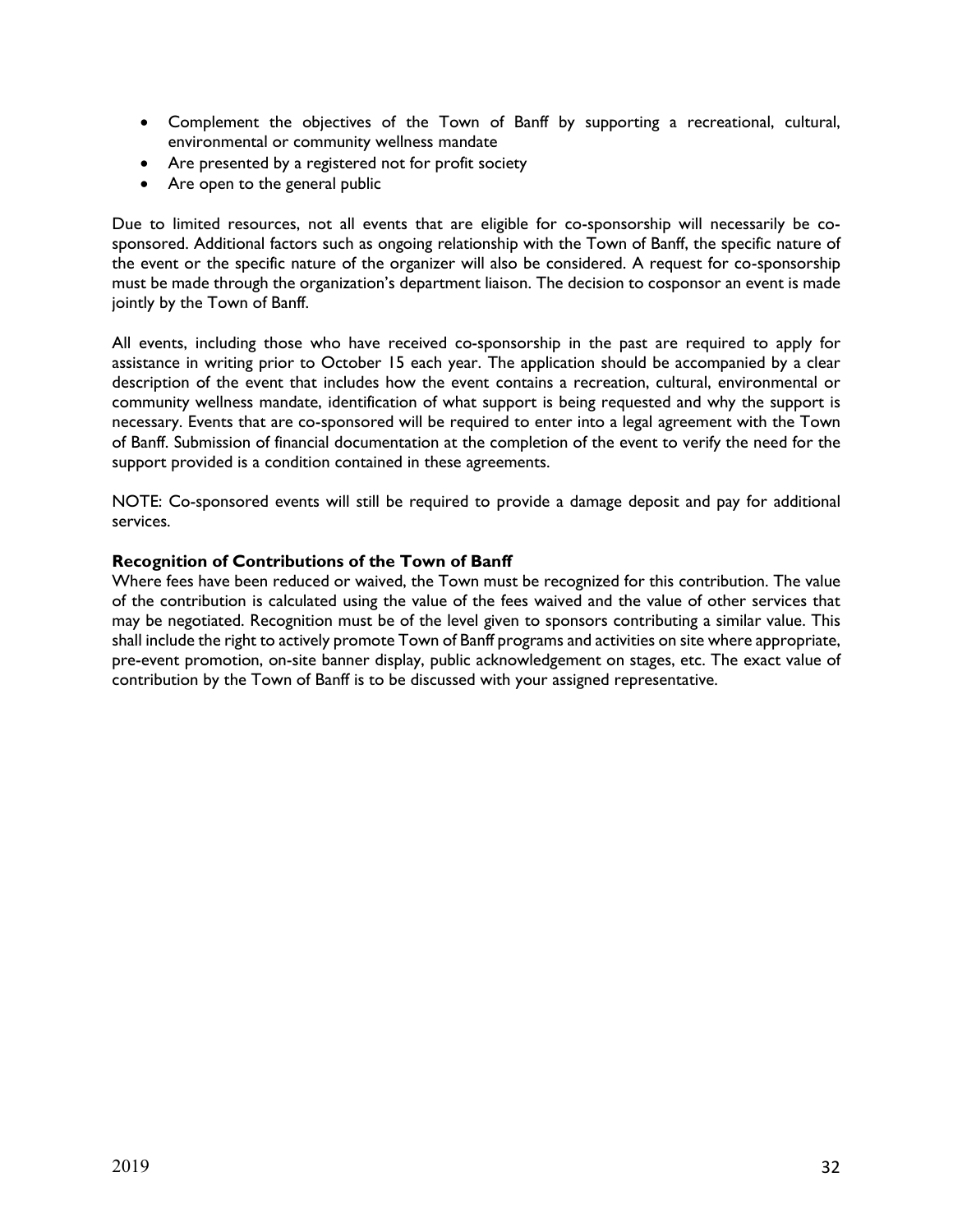Appendix A:

LOW WASTE EVENT GUIDELINES



**P.O. Box 1260, Banff, Alberta T1L 1A1 [www.banff.ca](http://www.banff.ca/)**

Below are a few guidelines to help you present a low waste event or gathering.

1. Reduce the amount of packaging brought to the site.

- Avoid items packaged for single servings and instead use large dispensers for items like sugar, cream, sauces, salad dressing, mustard, relish and other condiments.
- Bring goods into the event in cardboard or reusable boxes/containers.
- 2. Avoid the use of disposable items and food ware at the event.
	- **Please note that NO polystyrene, plastic cups, plates or cutlery should be permitted on site.**
	- Sell food and beverages at the event only in serving ware and packaging that can be reused, recycled or composted. Most paper and raw wood based food ware products are compostable. Ensuring the use of compostable food ware also makes sorting easy for your customers since the food and the materials it is served on can be thrown into the same sorting bin.
	- Use wooden stir sticks or stir sticks made of other biodegradable materials.
- 3. Correctly sort waste, reusable, recyclable, and compostable that occurs at the site of the activity and at the event. The separated material categories will include:
	- Clean Cardboard and Paperboard
	- Compostable Materials (paper, food waste, biodegradable food ware)
	- Returnable Beverage Containers metal & plastic

Thank you for helping to keep the Town of Banff and Banff National Park green.

**Shannon Ripley |** Environmental Services Coordinator

Planning & Development Town of Banff Banff Town Hall, 110 Bear Street Box 1260, Banff, Alberta, Canada T1L 1A1 P 403.762.1110 F 403.762.1101 [shannon.ripley@banff.ca](mailto:shannon.ripley@banff.ca)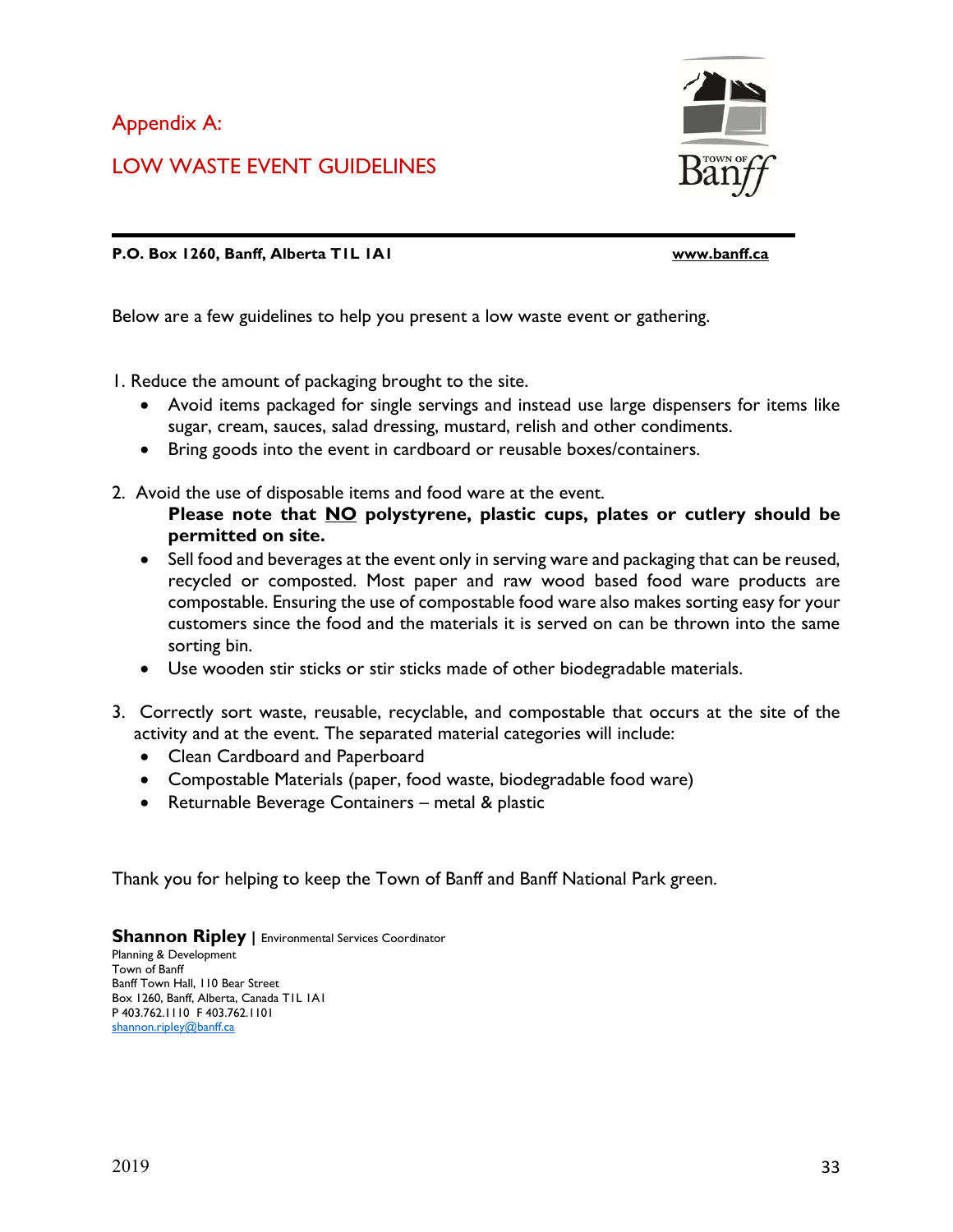

# Sponsorship Activation Guidelines:

## **Special Events**

These guidelines provide event producers with the information of permissible sponsorship engagement within their special event for the Town of Banff on public property. These are guidelines and an event producer may approach the Town of Banff with special considerations if they are not listed below.

## **1.0 Alcohol**

Alcohol sponsors of an event may be allowed minimal on-site exposure. Sampling or couponing of this type of product is permitted with an Alberta Liquor and Gaming license, provided the license is obtained and delivered to the Town of Banff 30 days prior to the event. The sponsor area must be fenced, and any samples must be consumed within the controlled area clearly marked "No alcohol beyond this area".

## **2.0 Banner and Event Signage**

All sponsor recognition banners and signs, (including media, corporate and public sponsors), are subject to prior approval regarding content, location, number, size and means of attachment.

The primary concerns of the Town of Banff are adherence to the Land Use Bylaw (section 11), preservation of the non-commercial nature of public parks, vegetation protection and overall site appearance. The following types of special event signs are permitted:

- a- frame board/sandwich board signs, banner signs, fence/scrim signs, vehicle signs and wall signs at event site.
- Feather banners are permitted in certain areas such as at an entrance to an event or tent.
- As per the Land Use Bylaw, special event signs must be no greater than  $1.5m<sup>2</sup>$  in size, except for vehicle signs. No signs can exceed 3.0 m in height.
- Event banners and fence/scrim must be clean, in good repair and hung in an attractive way using tarp straps or other tensioning to keep them stretched tightly.
- Signs must not be attached to or placed against trees or other vegetation, or municipal infrastructure (such as streetlight posts), or used outside of the permitted event site.
- Dependent upon location of placement, Town staff may be required to install signage at the expense of the event.
- Inflated start/finish arches may be used. They must be clean, in good repair and of a nonfluorescent colour. Colours consistent with the natural environment of the national park are preferred.
- In the case of backdrops for red carpet events, any one logo must not take up more than 25 per cent of the backdrop.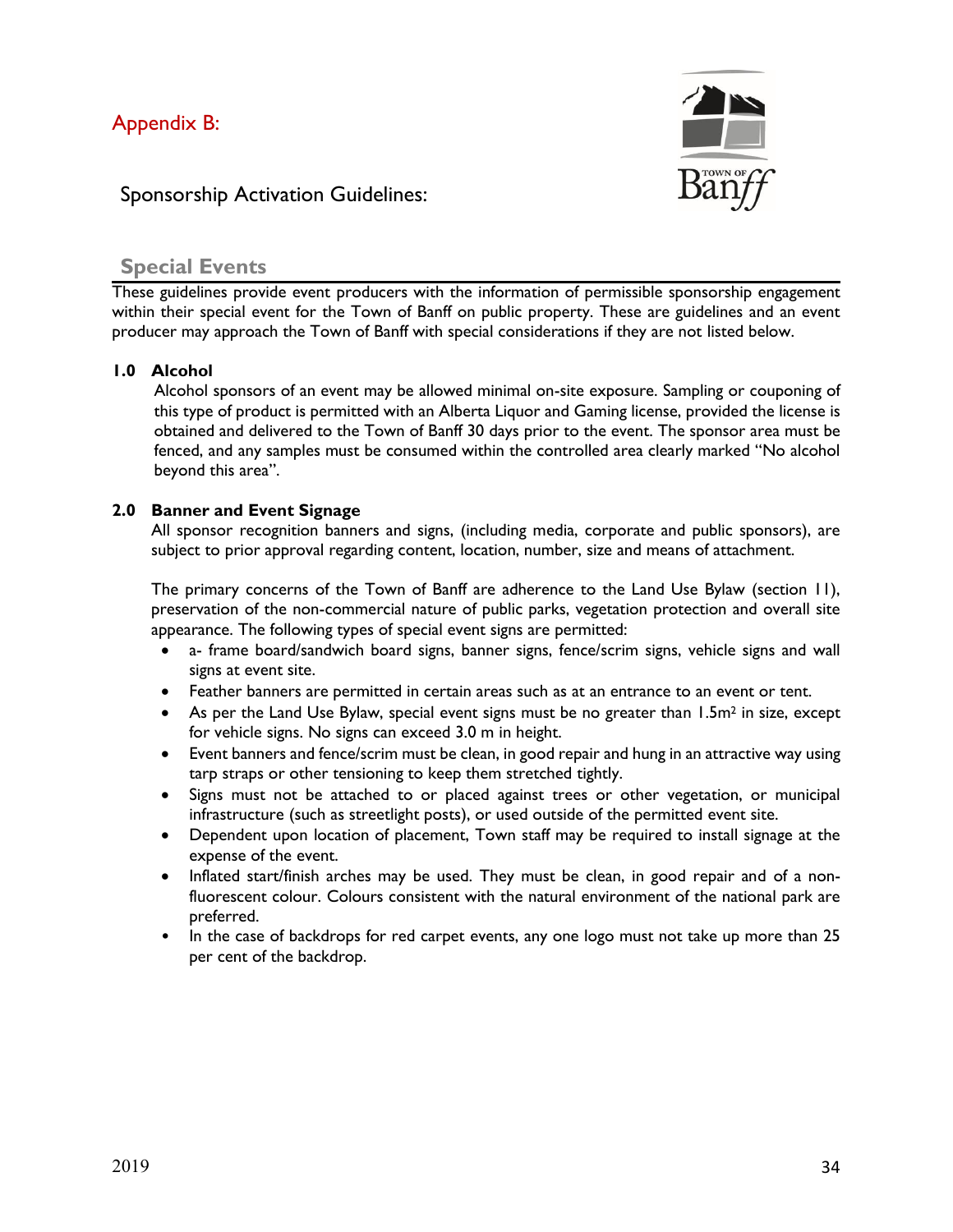Not permitted:

- Sandwich boards outside of the event site
- Fluorescent banners or signs
- Flashing, intermittent, animated and scintillating lights
- Back-lighting
- Inflatable sign systems
- Audible sign systems
- Mobile signs or signed/ branded vehicles parked in public parking places (such as streets or public parking lots) in such a manner as to obstruct view of existing storefront signage or deter access to same.

#### **Existing Site Signage**

Existing signage is to remain in place and unobstructed during an event. Where a facility has an official name, the name of the facility is to be used in event promotion.

**3.0 On-Site Promotions and Distribution** *(includes sampling, draws, couponing and distributing written materials)* 

Prior written approval from Town of Banff is required for the distribution of free food or products to the public (sampling), and the distribution of coupons, flyers or other printed materials. Alberta Health services regulations apply to all food services and activities including free sampling of food products.

Distribution or sampling of other products is permitted so long as it does not unfairly compete with Town of Banff merchants, create excessive litter, or impede the movement of pedestrians. Product/packaging that is recycled or recyclable, and that reflects the Town of Banff's goal of being a model community in environmental waste management is preferred. Additional garbage/recycling clean up may be required if these activities are approved for the site at the expense of the event. Organizers will be held responsible for cleaning any garbage created by vendors or sponsors in the promotion or distribution of products.

## **4.0 Tents and Kiosks**

Branded sponsor tents and kiosks may be erected in permitted areas with the prior written approval from the Town of Banff. The tents must not be more than one storey in size and must not block pedestrian passage to any storefront property. Tents and kiosks erected in parks must use secure weights. Staking is not permitted because of in-ground irrigation piping.

#### **5.0 Other Activations**

Inflatable promotional items (such as beer cans, bottles, coffee cups, etc.) are not permitted, as they detract from and are not reflective of the national park experience. Exceptions are inflated start/finish arches for races and parade floats.

## **6.0 Restricted Sponsors**

Activation by tobacco sponsors will not be considered.

#### **7.0 Environmental Concerns**

As stated in the Town of Banff Community Plan, it is a privilege to live and do business in Banff National Park, a UNESCO World Heritage site. The community values the natural environment of the national park and is working toward the goal of being an environmental role model. Special events and sponsorship activation that reflects this value are strongly preferred. Activations should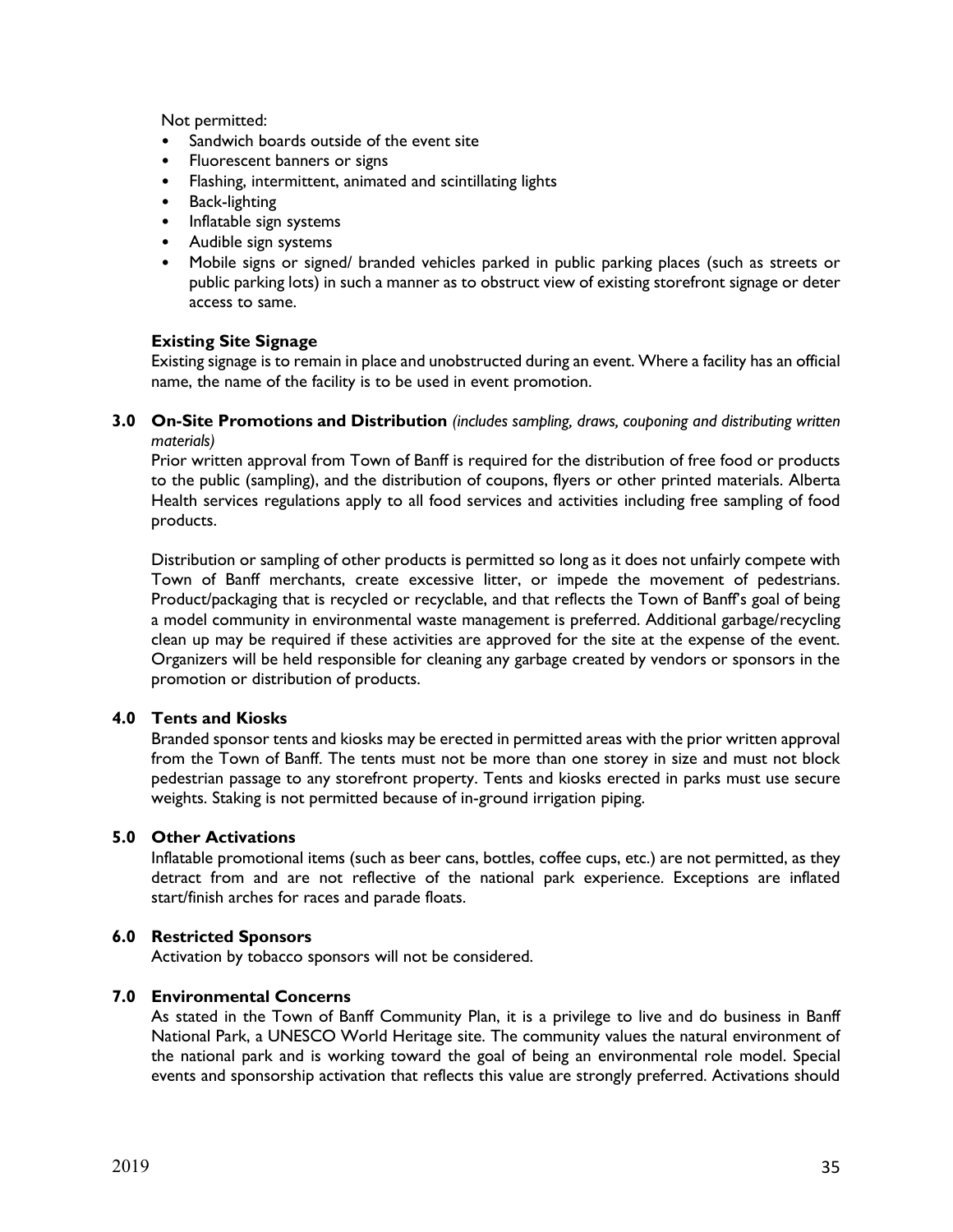minimize energy and water consumption and minimize greenhouse gas emissions and must practise waste diversion. A clean site, using wildlife proof containers, is mandatory.

## **8.0 Recognition of Contributions by the Town of Banff**

Where fees have been reduced or in kind sponsored, the Town of Banff must be recognized for this contribution. The value of the contribution is calculated using the value of the fees waived and the value of other services that may be negotiated. Recognition must be of the level given to sponsors contributing a similar value. This shall include the right to actively promote Town of Banff programs and activities on site where appropriate, pre-event promotion, on-site banner display, public acknowledgement on stages, etc. The exact value of contribution by the Town of Banff is to be discussed with your assigned representative.

#### **9.0 Scope**

These guidelines apply to producers and sponsors of events.

#### **10.0 Responsibilities**

Event producers are responsible to ensure sponsors are aware of these guidelines and adhere to them. Failure to do so may result in the immediate revocation of the special event permit.

The event producer will be invoiced for the repair or replacement costs of any damage to Town of Banff property including facilities, streets, parks and vehicles, as a result of sponsorship activation.

Neither party shall be liable in damages or have the right to terminate any event permit for any delay or default in performing, if such delay or default is caused by conditions beyond its control including, but not limited to Acts of God, government restrictions, acts of war, insurrections and/or any other cause beyond the reasonable control of the party whose performance is affected.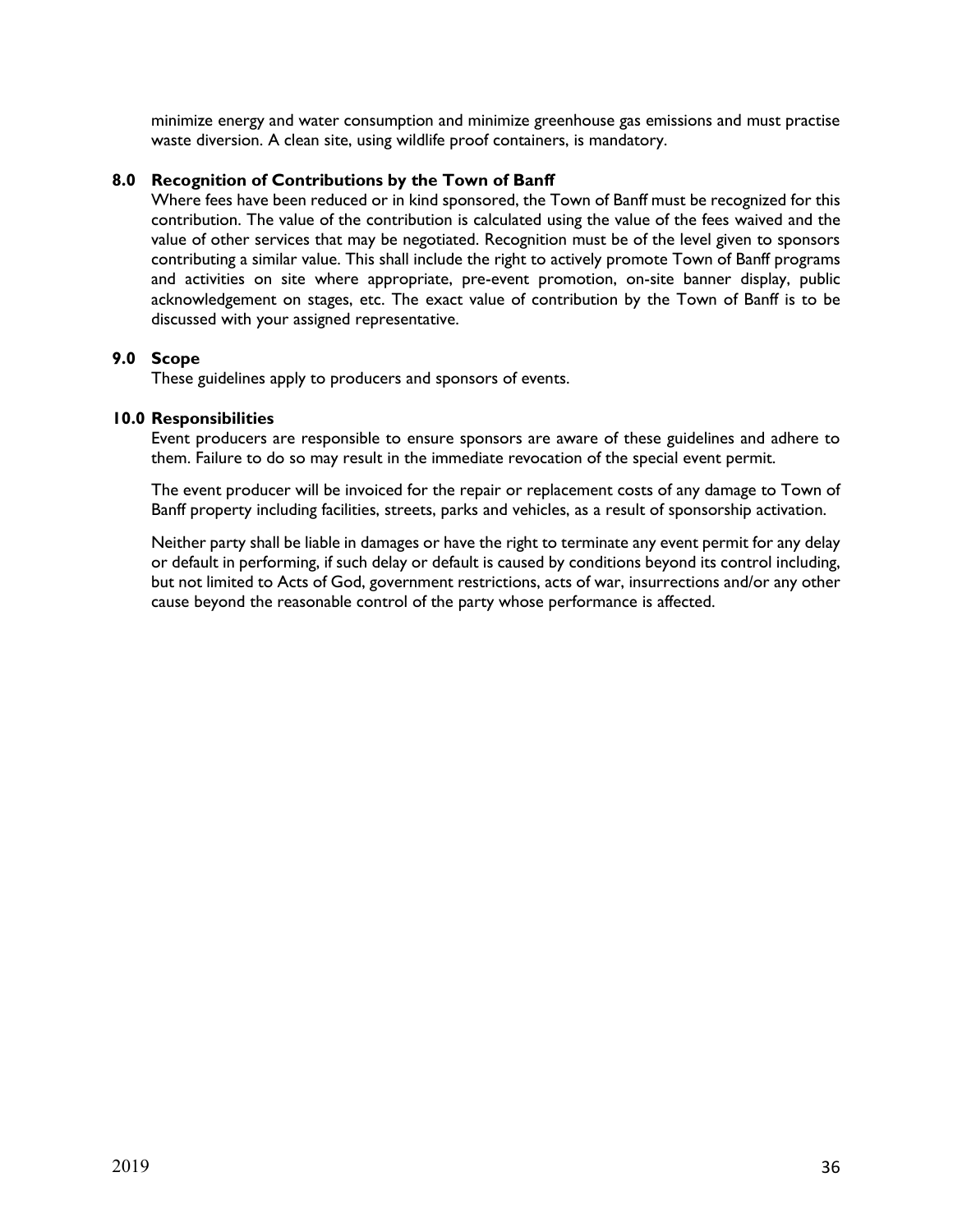# Appendix C:



## **SPECIAL EVENTS FIRE DEPARTMENT INFORMATION:**

Special event planners *must* contact Banff Fire Department- Fire Prevention officer if any of the following applies to their event:

- Tents used for food services or for occupancy by the general public (even if no building permit is required)
- Use of propane
- **•** Fireworks
- Bonfires or fire barrels
- fencing

Approval of any of the above activities requires that appropriate fire extinguishers are on site and readily available. Propane tanks and pressurized cylinders must be secured so that there is no danger of tipping.

Tents, air supported structures, stages and other festival-type structures (towers to house speakers and lighting; seating; dance and viewing platforms; roofs, towers, and masts; marquees; and decorative items, such as archways, signs, and sideshows) are considered to be buildings as defined by the Alberta Building Code 2006 and, as such, are subject to inspection, safety regulations and permit requirements.

Inspections are required for tents that cover more than 60 square meters (individually or collectively) and for smaller tents (tents less than 60 square meters) that are within 3 meters of another structure or contain commercial cooking equipment.

All tents must conform to the Alberta Building Code and the Alberta Fire Code. They must be of sufficient distance from one another to provide an area to be used as an emergency exit. Tents will cover not more than 75 per cent of the premises unless otherwise approved by the Banff Fire Department.

- Every tent and all tarpaulins and decorative materials used in connection with the structure shall conform to CAN/ULC-S109, "Flame Tests of Flame-Resistant Fabrics and Films.
- Areas not less than three meters outside the structure must be cleared of all flammable material or vegetation.
- Combustible materials, such as hay, straw and shavings, will not be permitted within a tent unless approved by the Banff Fire Department
- Portable extinguishers must be provided for the protection of occupants and the building structure. Number and type of extinguishers to conform to NFPA 10. A minimum of one (1) 2- A ABC extinguisher per 278 square meters with no more than 23 meters of travel distance between extinguishers. Extinguishers should be placed along paths of travel and near exits in visible locations.
- Portable electrical systems and equipment in a tent or air-supported structure, including electrical fuses and switches, must be inaccessible to the public.
- Smoking and open-flame devices will not be permitted in a tent unless approved by the Banff Fire Department and must display signage to indicate designated smoking areas.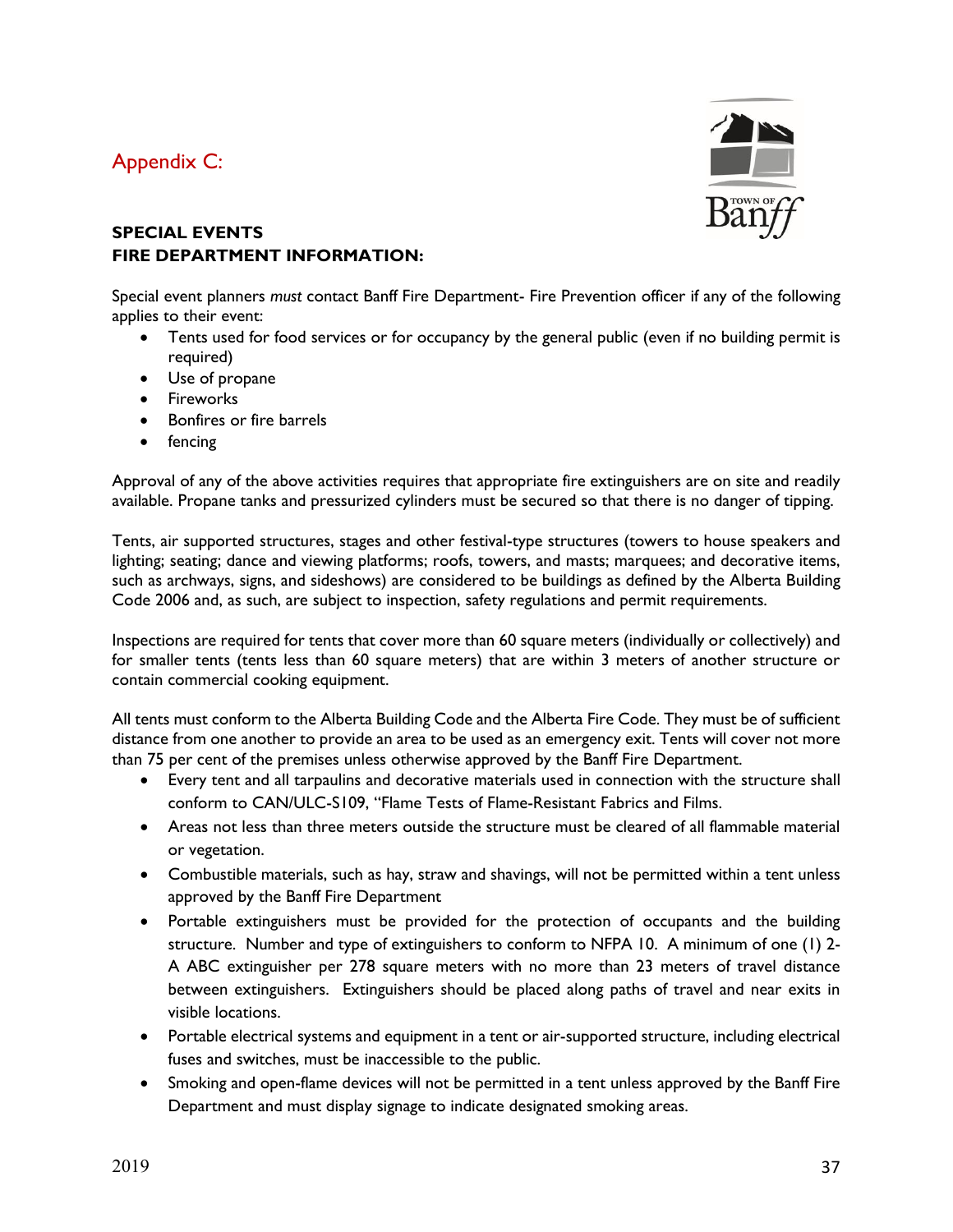- A fire hydrant must be located within 90 meters of the principal entrance to the event area.
- No cooking that produces grease/oily vapors will be allowed inside tents without approval of the Banff Fire Department.

#### **Fire alarm systems**

All event locations should have an emergency plan for notification and evacuation not withstanding their size.

A fire alarm with audible and visual components as well as an emergency communication system plan is required if the tent occupant load is more than 1,000 people, as determined by the onsite fire inspector. Staff must be trained in Fire Safety Plan procedures and test the system to the satisfaction of the fire inspector.

The fire alarm and emergency communication system plan must include provisions for:

- the activation of the emergency power system for lights and exit signs
- stopping all audible and visual activities so voice communications can be activated and heard to instruct the public
- a designated person(s) to call emergency services
- A "Fire Watch" person/s must be designated to watch for fires in tents with occupancy loads of more than 1,000 people. This person must be familiar with all fire safety features, including the Fire Safety Plan and the condition of exits. They must patrol the area regularly to ensure that the means of egress (route leading to the exit, the exit, and leading out from the exit) are kept clear
- Fire and emergency access to the tent structure will be kept clear and unobstructed at all times. Egress are to be clearly identified, kept clear of obstructions at all times and staff rehearsed on procedures, their roles and responsibilities if an emergency situation should occur

To request a fire inspection for a tent or tent structure, call The Banff Fire Department at 403 762 1256 (You must give at least 48 hrs. notice.)

#### **Tent tables and seating**

- Spacing between rows of tables must not be less than 1.400 meters wide where seating is arranged back to back.
- Aisles must not be less than 1.1 meters wide.
- A dead end-aisle must not exceed six meters in width.
- Aisles will be located so there are not more than seven seats between every seat and the nearest aisle. Exit aisles and corridors are to be kept clear and unobstructed at all times.
- There should be 0.4 meters of space between rows of seats, and not more than seven seats between every aisle. When the occupant load is greater than 200 people, seats in a row must be fastened together in units of no fewer than eight seats.
- The distance to exit doors by means of any aisles must not exceed 30 meters if the assembly area does not have a sprinkler system. If a sprinkler system is present, this distance must not exceed 45 meters.

Not with standing manufactures recommendations, the Banff Fire Department determines the measurements for capacity (operational occupant load).